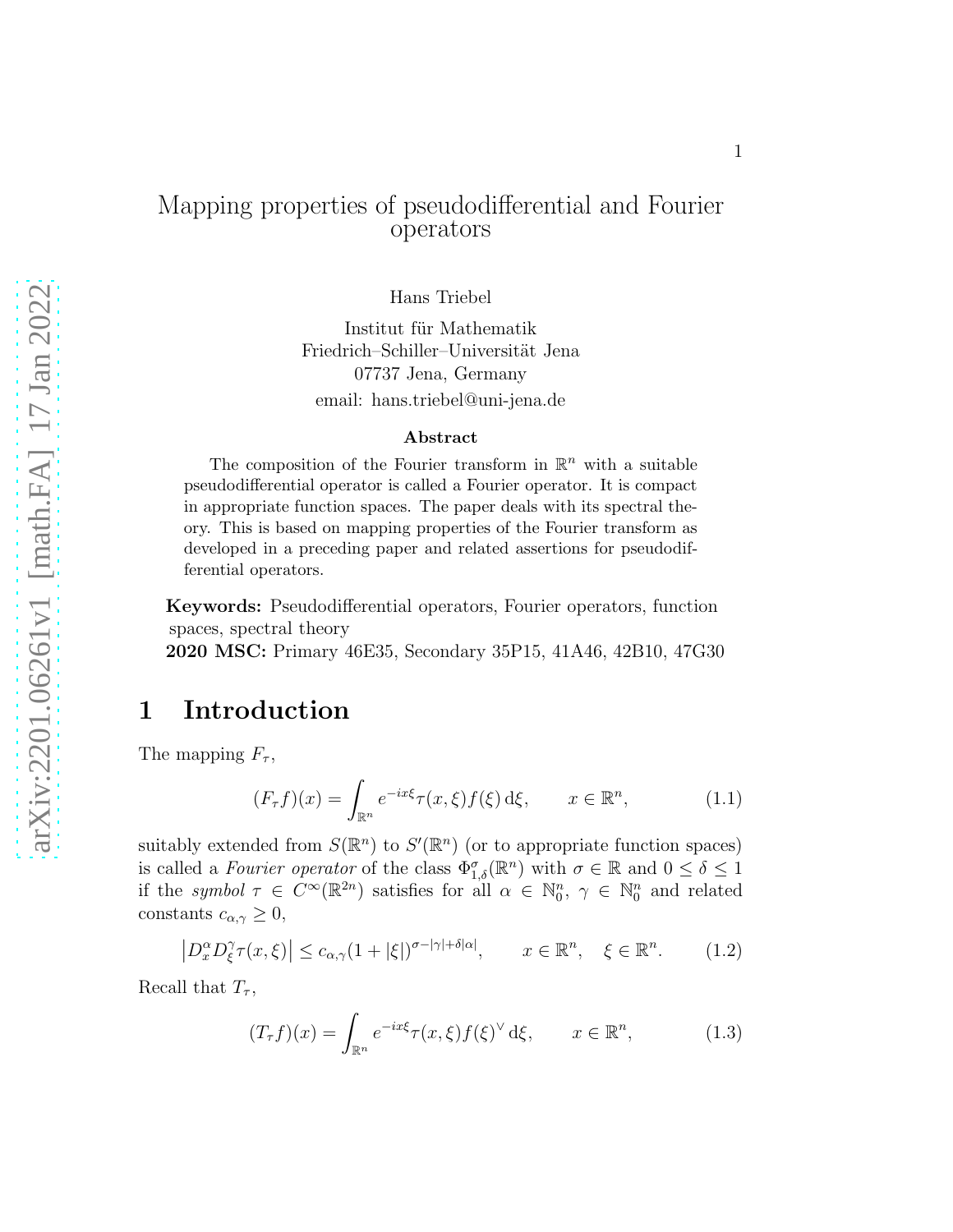are the well–known corresponding pseudodifferential operators of the Hörmander class  $\Psi_{1,\delta}^{\sigma}(\mathbb{R}^n)$ . Here  $f^{\vee}(\xi) = (F^{-1}f)(\xi)$  is the inverse Fourier transform, whereas the Fourier transform  $\hat{f}(\xi) = (F f)(\xi)$  is given by [\(1.1\)](#page-0-0) with  $\tau = 1$ . The elaborated theory of pseudodifferential operators of the class  $\Psi_{1,\delta}^{\sigma}(\mathbb{R}^n)$  and the detailed study of the Fourier transform F in suitable function spaces  $B_p^s(\mathbb{R}^n) = B_{p,p}^s(\mathbb{R}^n)$  in [\[T21\]](#page-23-0) suggest to deal with  $F_\tau \in \Phi_{1,\delta}^{\sigma}(\mathbb{R}^n)$ as the composition

<span id="page-1-1"></span>
$$
F_{\tau} = T_{\tau} \circ F, \qquad T_{\tau} \in \Psi_{1,\delta}^{\sigma}(\mathbb{R}^{n}). \tag{1.4}
$$

This is the main topic of the paper. It comes out that  $F_{\tau}$  is compact in some function spaces  $B_p^s(\mathbb{R}^n)$ . Of interest is the distribution of its non-zero eigenvalues. The respective Theorem [4.5](#page-17-0) in Section [4.2](#page-17-1) is our main result. As far as compact mappings generated by the Fourier transform  $F$  in some function spaces of type  $B_p^s(\mathbb{R}^n)$  are concerned we rely on [\[T21\]](#page-23-0). Mappings of the pseudodifferential operator  $T_{\tau}$  in the function spaces

<span id="page-1-0"></span>
$$
A_{p,q}^{s}(\mathbb{R}^{n}), \qquad A \in \{B, F\}, \quad s \in \mathbb{R} \quad \text{and} \quad 0 < p, q \le \infty \tag{1.5}
$$

 $(p < \infty$  for the F-spaces) have been treated in the 1980s and 1990s based on the technicalities available at that time. As a preparation of our main result we return in Section [3](#page-6-0) to this topic and offer a new proof based on wavelets. The related Theorem [3.1](#page-9-0) complemented by Proposition [3.3](#page-13-0) might be of some self–contained interest. They recover and extend what is already known adapted to our later needs. Finally we discuss in Section [4.3](#page-19-0) so–called Fourier heat operators as an example of the general assertions.

# 2 Function spaces

### 2.1 Definitions

We use standard notation. Let N be the collection of all natural numbers and  $\mathbb{N}_0 = \mathbb{N} \cup \{0\}$ . Let  $\mathbb{R}^n$  be Euclidean *n*-space where  $n \in \mathbb{N}$ . Put  $\mathbb{R} = \mathbb{R}^1$ , whereas  $\mathbb C$  stands for the complex plane. Let  $S(\mathbb{R}^n)$  be the Schwartz space of all complex-valued rapidly decreasing infinitely differentiable functions on  $\mathbb{R}^n$  and let  $S'(\mathbb{R}^n)$  be the dual space of all tempered distributions on  $\mathbb{R}^n$ . Furthermore,  $L_p(\mathbb{R}^n)$  with  $0 < p \leq \infty$ , is the standard complex quasi-Banach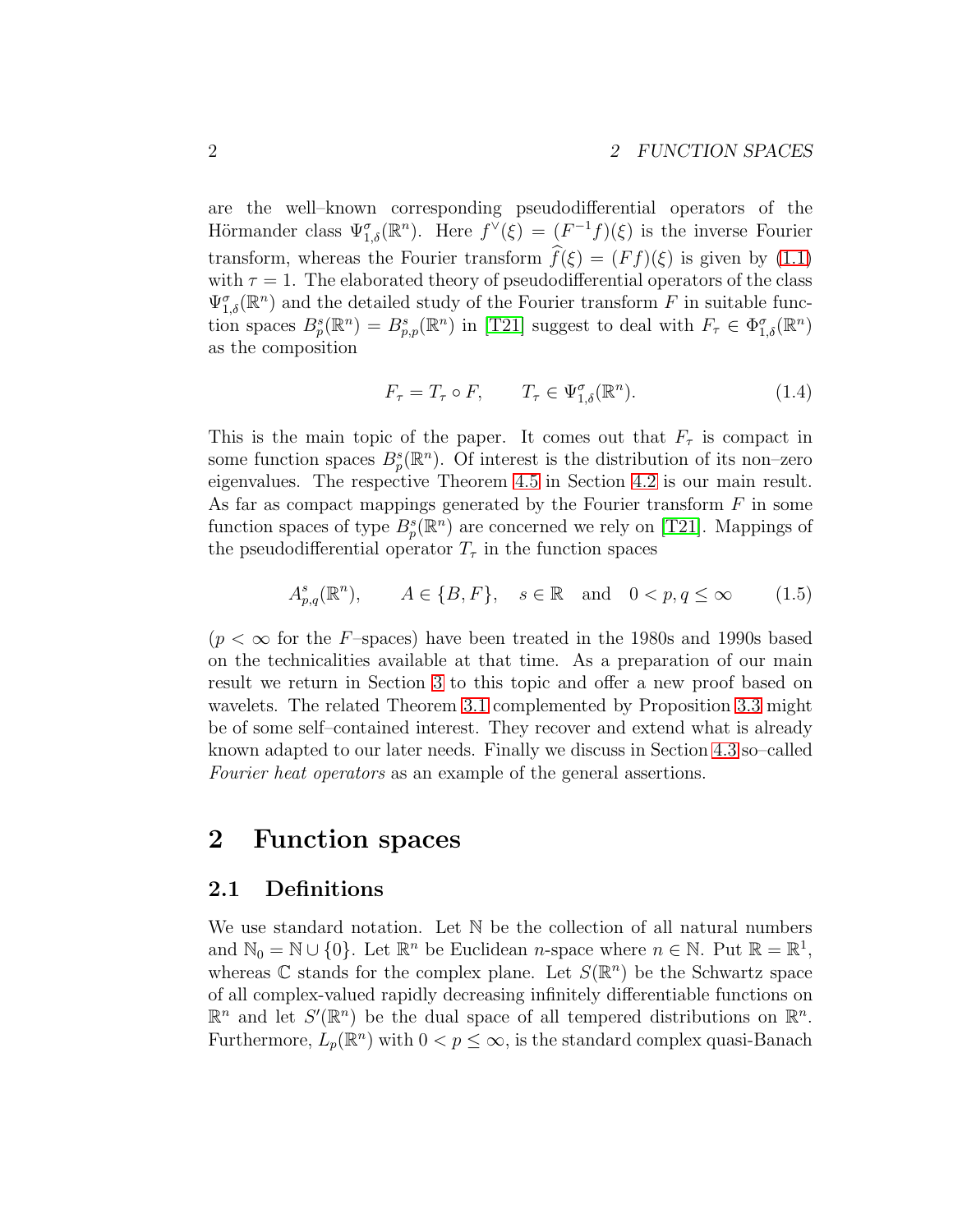#### 2.1 Definitions 3

space with respect to the Lebesgue measure, quasi-normed by

$$
||f|L_p(\mathbb{R}^n)|| = \left(\int_{\mathbb{R}^n} |f(x)|^p \,dx\right)^{1/p} \tag{2.1}
$$

with the standard modification if  $p = \infty$ . As usual, Z is the collection of all integers; and  $\mathbb{Z}^n$  where  $n \in \mathbb{N}$  denotes the lattice of all points  $m =$  $(m_1, \ldots, m_n) \in \mathbb{R}^n$  with  $m_k \in \mathbb{Z}$ .

If  $\varphi \in S(\mathbb{R}^n)$  then

<span id="page-2-0"></span>
$$
\widehat{\varphi}(\xi) = (F\varphi)(\xi) = (2\pi)^{-n/2} \int_{\mathbb{R}^n} e^{-ix\xi} \varphi(x) dx, \qquad \xi \in \mathbb{R}^n, \qquad (2.2)
$$

denotes the Fourier transform of  $\varphi$ . As usual,  $F^{-1}\varphi$  and  $\varphi^{\vee}$  stand for the inverse Fourier transform, given by the right-hand side of  $(2.2)$  with i in place of  $-i$ . Here  $x\xi = \sum_{j=1}^n x_j \xi_j$ ,  $x \in \mathbb{R}^n$ ,  $\xi \in \mathbb{R}^n$ , stands for the scalar product in  $\mathbb{R}^n$ . Both F and  $F^{-1}$  are extended to  $S'(\mathbb{R}^n)$  in the standard way. Let  $\varphi_0 \in S(\mathbb{R}^n)$  with

$$
\varphi_0(x) = 1
$$
 if  $|x| \le 1$  and  $\varphi_0(x) = 0$  if  $|x| \ge 3/2$ , (2.3)

and let

$$
\varphi_k(x) = \varphi_0(2^{-k}x) - \varphi_0(2^{-k+1}x), \qquad x \in \mathbb{R}^n, \quad k \in \mathbb{N}.
$$
 (2.4)

Since

$$
\sum_{j=0}^{\infty} \varphi_j(x) = 1 \quad \text{for} \quad x \in \mathbb{R}^n,
$$
 (2.5)

 $\varphi = {\varphi_j}_{j=0}^{\infty}$  forms a dyadic resolution of unity. The entire analytic functions  $(\varphi_j \widehat{f})^{\vee}(x)$  make sense pointwise in  $\mathbb{R}^n$  for any  $f \in S'(\mathbb{R}^n)$ .

<span id="page-2-2"></span>**Definition 2.1.** Let  $\varphi = {\varphi_j}_{j=0}^{\infty}$  be the above dyadic resolution of unity. (i) Let

$$
0 < p \le \infty, \qquad 0 < q \le \infty, \qquad s \in \mathbb{R}.\tag{2.6}
$$

Then  $B_{p,q}^s(\mathbb{R}^n)$  is the collection of all  $f \in S'(\mathbb{R}^n)$  such that

<span id="page-2-1"></span>
$$
||f|B_{p,q}^{s}(\mathbb{R}^{n})||_{\varphi} = \left(\sum_{j=0}^{\infty} 2^{jsq} ||(\varphi_{j}\widehat{f})^{\vee}|L_{p}(\mathbb{R}^{n})||^{q}\right)^{1/q}
$$
(2.7)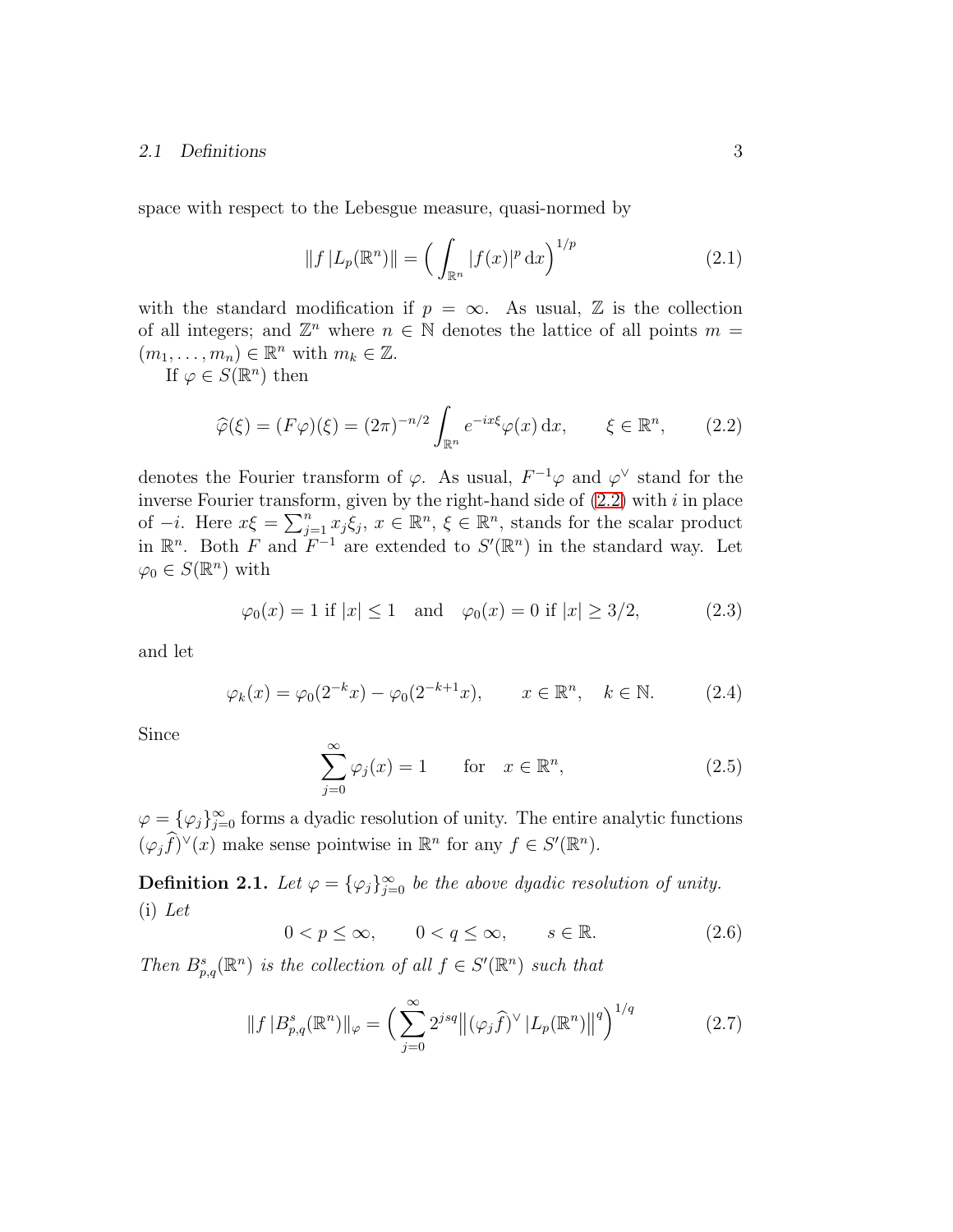is finite (with the usual modification if  $q = \infty$ ).  $(ii)$  Let

 $0 < p < \infty$ ,  $0 < q < \infty$ ,  $s \in \mathbb{R}$ . (2.8)

Then  $F_{p,q}^s(\mathbb{R}^n)$  is the collection of all  $f \in S'(\mathbb{R}^n)$  such that

<span id="page-3-0"></span>
$$
||f|F_{p,q}^s(\mathbb{R}^n)||_{\varphi} = \left\| \left( \sum_{j=0}^{\infty} 2^{jsq} \left| (\varphi_j \widehat{f})^{\vee}(\cdot) \right|^q \right)^{1/q} |L_p(\mathbb{R}^n)| \right\| \tag{2.9}
$$

is finite (with the usual modification if  $q = \infty$ ).

**Remark 2.2.** The theory of these spaces  $A_{p,q}^s(\mathbb{R}^n)$ ,  $A \in \{B, F\}$ ,  $s \in \mathbb{R}$ ,  $0 \leq p \leq \infty$  ( $p < \infty$  for F-spaces) has been developed in many papers and books, including [\[T83\]](#page-22-0), [\[T92\]](#page-22-1), [\[T06\]](#page-23-1) and [\[T20\]](#page-23-2). There one finds detailed (historical) references. It is well known that these spaces are independent of the chosen resolution of unity  $\varphi$  (equivalent quasi-norms). This justifies our omission of the subscript  $\varphi$  in [\(2.7\)](#page-2-1) and [\(2.9\)](#page-3-0) in the sequel. Mapping properties of pseudodifferential operators will be discussed in Section [3](#page-6-0) in the context of the spaces  $A_{p,q}^s(\mathbb{R}^n)$  and by passing of  $F_{\infty,q}^s(\mathbb{R}^n)$  in full generality. This might be of some self–contained interest. But as already indicated in the Introduction it is mainly a preparation of the theory of the so–called Fourier operators as developed in Section [4.](#page-15-0) Then we will specify the above spaces  $A_{p,q}^s(\mathbb{R}^n)$  to the distinguished Besov spaces

<span id="page-3-2"></span>
$$
B_p^s(\mathbb{R}^n) = B_{p,p}^s(\mathbb{R}^n) = F_{p,p}^s(\mathbb{R}^n), \qquad s \in \mathbb{R}, \quad 0 < p \le \infty,\tag{2.10}
$$

with the Hölder–Zygmund spaces

<span id="page-3-3"></span>
$$
B_{\infty}^{s}(\mathbb{R}^{n}) = \mathcal{C}^{s}(\mathbb{R}^{n}), \qquad s \in \mathbb{R}, \tag{2.11}
$$

as special cases.

### <span id="page-3-1"></span>2.2 Wavelet characterizations

We assume that the reader is familiar with the basic assertions for the spaces  $A_{p,q}^s(\mathbb{R}^n)$ , including wavelet characterizations. But we need in Section [3](#page-6-0) a few rather specific properties. This may justify to repeat some basic definitions and assertions. We follow [\[T20,](#page-23-2) Section 1.2.1, pp. 7–10]. There one finds explanations, discussions and, in particular, references. This will not be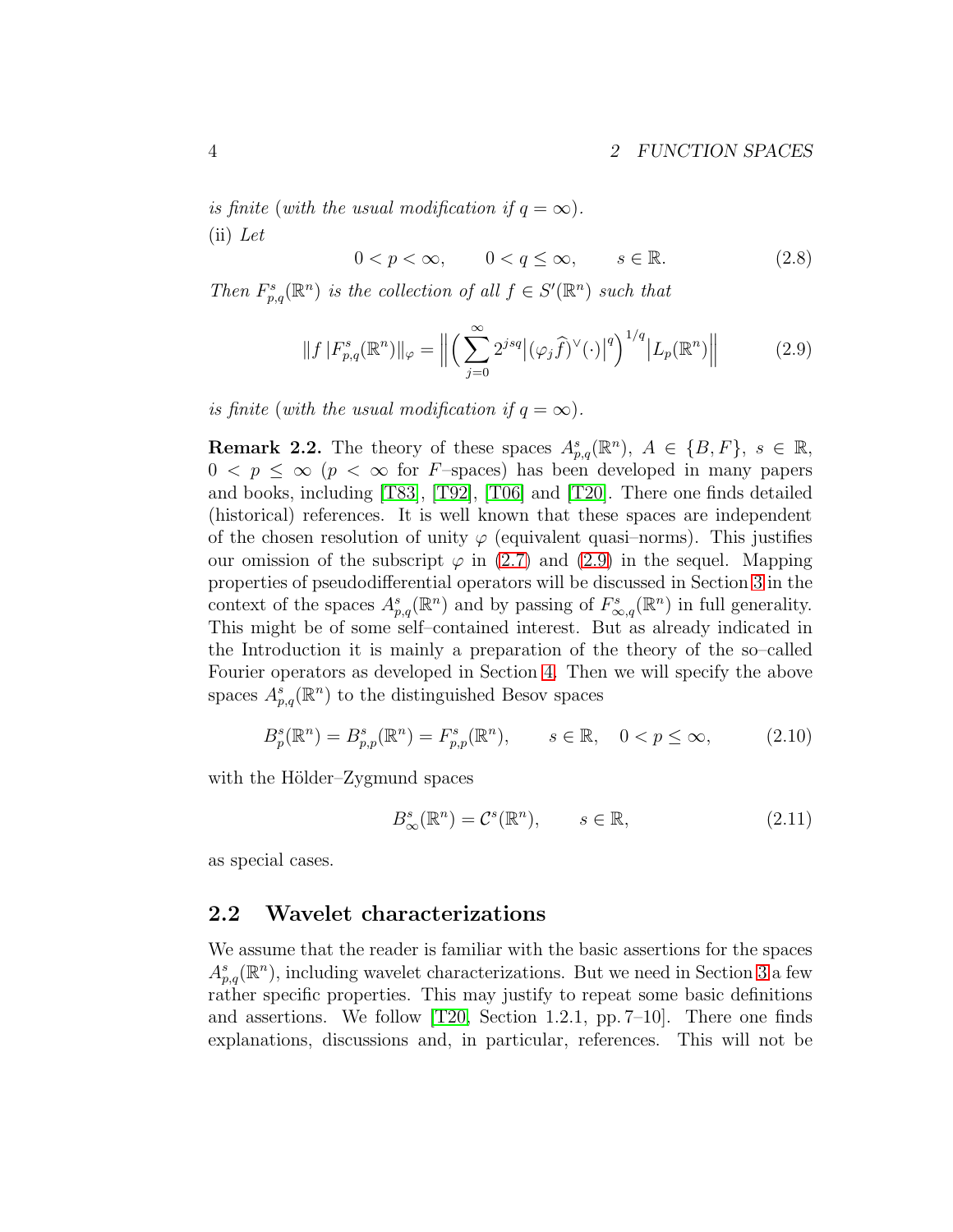#### 2.2 Wavelet characterizations 5

repeated here. As usual,  $C^u(\mathbb{R})$  with  $u \in \mathbb{N}$  collects all bounded complexvalued continuous functions on R having continuous bounded derivatives up to order  $u$  inclusively. Let

<span id="page-4-0"></span>
$$
\psi_F \in C^u(\mathbb{R}), \qquad \psi_M \in C^u(\mathbb{R}), \qquad u \in \mathbb{N}, \tag{2.12}
$$

be real compactly supported Daubechies wavelets with

<span id="page-4-3"></span>
$$
\int_{\mathbb{R}} \psi_M(x) x^v dx = 0 \quad \text{for all } v \in \mathbb{N}_0 \text{ with } v < u. \tag{2.13}
$$

One extends these wavelets from  $\mathbb R$  to  $\mathbb R^n$  by the usual multiresolution procedure. Let  $n \in \mathbb{N}$  and let

$$
G = (G_1, \dots, G_n) \in G^0 = \{F, M\}^n \tag{2.14}
$$

which means that  $G_r$  is either F or M. Furthermore, let

$$
G = (G_1, \dots, G_n) \in G^* = G^j = \{F, M\}^{n*}, \qquad j \in \mathbb{N}, \tag{2.15}
$$

which means that  $G_r$  is either F or M, where  $*$  indicates that at least one of the components of G must be an M. Hence  $G^0$  has  $2^n$  elements, whereas  $G^j$  with  $j \in \mathbb{N}$  and  $G^*$  have  $2^n - 1$  elements. Let

<span id="page-4-2"></span>
$$
\psi_{G,m}^j(x) = \prod_{l=1}^n \psi_{G_l}(2^j x_l - m_l), \qquad G \in G^j, \quad m \in \mathbb{Z}^n, \quad x \in \mathbb{R}^n, \quad (2.16)
$$

where (now)  $j \in \mathbb{N}_0$ . We always assume that  $\psi_F$  and  $\psi_M$  in [\(2.12\)](#page-4-0) have  $L_2$ -norm 1. Then

$$
\left\{2^{jn/2}\psi_{G,m}^j : j \in \mathbb{N}_0, G \in G^j, m \in \mathbb{Z}^n\right\}
$$
 (2.17)

is an *orthonormal basis* in  $L_2(\mathbb{R}^n)$  (for any  $u \in \mathbb{N}$ ) and

$$
f = \sum_{j=0}^{\infty} \sum_{G \in G^j} \sum_{m \in \mathbb{Z}^n} \lambda_m^{j,G} \psi_{G,m}^j \tag{2.18}
$$

with

$$
\lambda_m^{j,G} = \lambda_m^{j,G}(f) = 2^{jn} \int_{\mathbb{R}^n} f(x) \,\psi_{G,m}^j(x) \,\mathrm{d}x = 2^{jn} \big(f, \psi_{G,m}^j\big) \tag{2.19}
$$

is the corresponding expansion. Let  $\chi_{j,m}$  be the characteristic function of the cube

<span id="page-4-1"></span>
$$
Q_{j,m} = 2^{-j}m + 2^{-j}(0,1)^n, \qquad j \in \mathbb{N}_0, \quad m \in \mathbb{Z}^n. \tag{2.20}
$$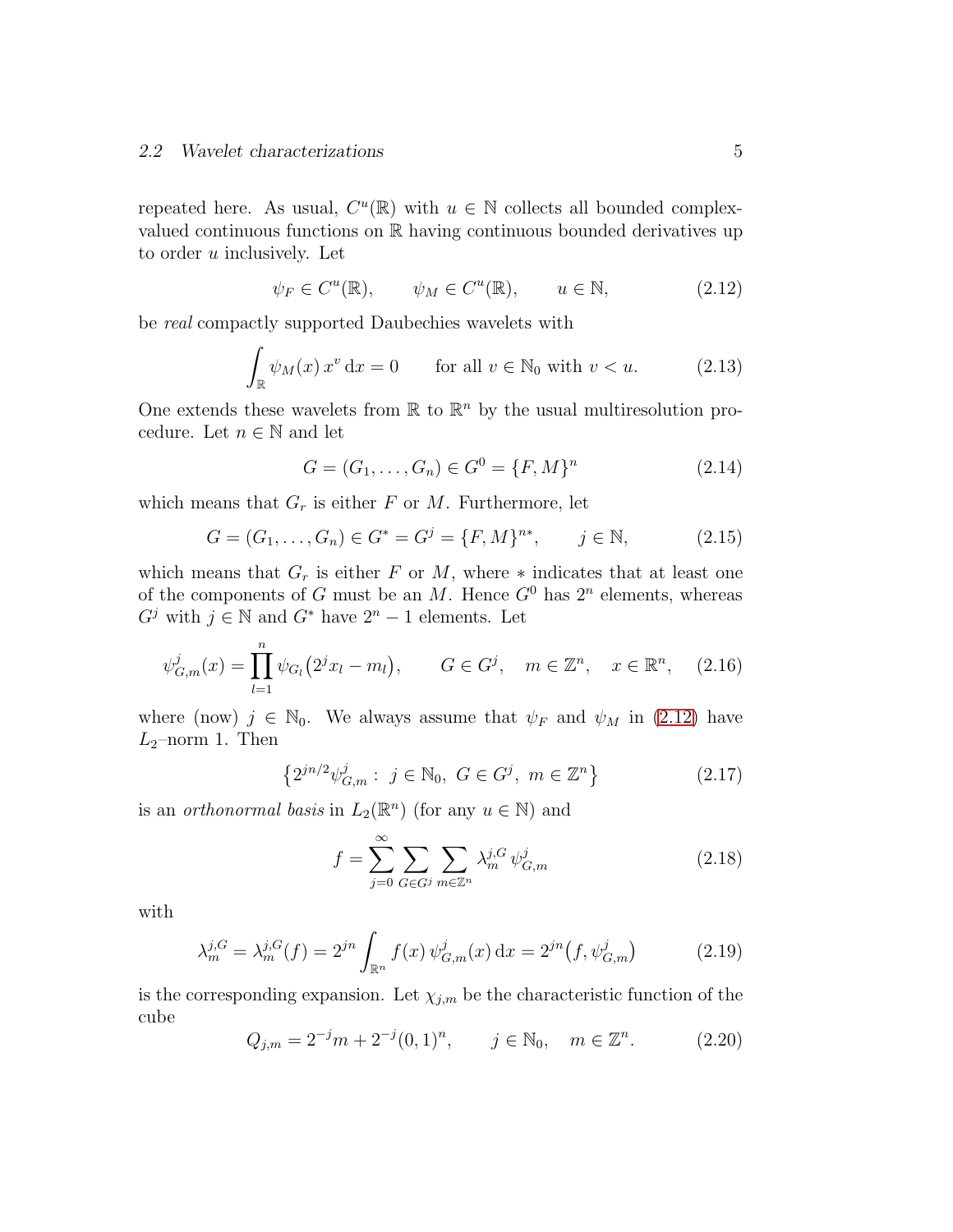### <span id="page-5-3"></span>Definition 2.3. Let

$$
\lambda = \left\{ \lambda_m^{j,G} \in \mathbb{C} : j \in \mathbb{N}_0, G \in G^j, m \in \mathbb{Z}^n \right\}.
$$
 (2.21)

Let  $0 < p, q \leq \infty$  and  $s \in \mathbb{R}$ . Then

$$
b_{p,q}^{s}(\mathbb{R}^{n}) = \left\{ \lambda : \ \|\lambda\|_{p,q}^{s}(\mathbb{R}^{n})\| < \infty \right\} \tag{2.22}
$$

with

$$
\|\lambda\|_{p,q}^{s}(\mathbb{R}^{n})\| = \left(\sum_{j=0}^{\infty} 2^{j(s-\frac{n}{p})q} \sum_{G \in G^{j}} \left(\sum_{m \in \mathbb{Z}^{n}} |\lambda_{m}^{j,G}|^{p}\right)^{q/p}\right)^{1/q}
$$
(2.23)

and

$$
f_{p,q}^{s}(\mathbb{R}^{n}) = \left\{ \lambda : \ \|\lambda\| f_{p,q}^{s}(\mathbb{R}^{n}) \| < \infty \right\}
$$
 (2.24)

with

$$
\|\lambda \|f_{p,q}^s(\mathbb{R}^n)\| = \Big\| \Big( \sum_{\substack{j \in \mathbb{N}_0, G \in G^j, \\ m \in \mathbb{Z}^n}} 2^{jsq} |\lambda_m^{j,G} \chi_{j,m}(\cdot)|^q \Big)^{1/q} |L_p(\mathbb{R}^n)\Big\| \tag{2.25}
$$

(usual modifications if  $\max(p, q) = \infty$ ).

We still follow [\[T20\]](#page-23-2) and the references given there. Let  $n \in \mathbb{N}$  and, as usual,

<span id="page-5-2"></span>
$$
\sigma_p^n = n \Big( \max\Big(\frac{1}{p}, 1\Big) - 1 \Big), \qquad \sigma_{p,q}^n = n \Big( \max\Big(\frac{1}{p}, \frac{1}{q}, 1\Big) - 1 \Big) \tag{2.26}
$$

where  $0 < p, q \leq \infty$ .

<span id="page-5-4"></span>**Proposition 2.4.** (i) Let  $0 < p \le \infty$ ,  $0 < q \le \infty$ ,  $s \in \mathbb{R}$  and

$$
u > \max(s, \sigma_p^n - s). \tag{2.27}
$$

Let  $f \in S'(\mathbb{R}^n)$ . Then  $f \in B_{p,q}^s(\mathbb{R}^n)$  if, and only if, it can be represented as

<span id="page-5-0"></span>
$$
f = \sum_{\substack{j \in \mathbb{N}_0, G \in G^j, \\ m \in \mathbb{Z}^n}} \lambda_m^{j, G} \psi_{G, m}^j, \qquad \lambda \in b_{p, q}^s(\mathbb{R}^n), \tag{2.28}
$$

the unconditional convergence being in  $S'(\mathbb{R}^n)$ . The representation [\(2.28\)](#page-5-0) is unique,

<span id="page-5-1"></span>
$$
\lambda_m^{j,G} = \lambda_m^{j,G}(f) = 2^{jn}(f, \psi_{G,m}^j)
$$
\n(2.29)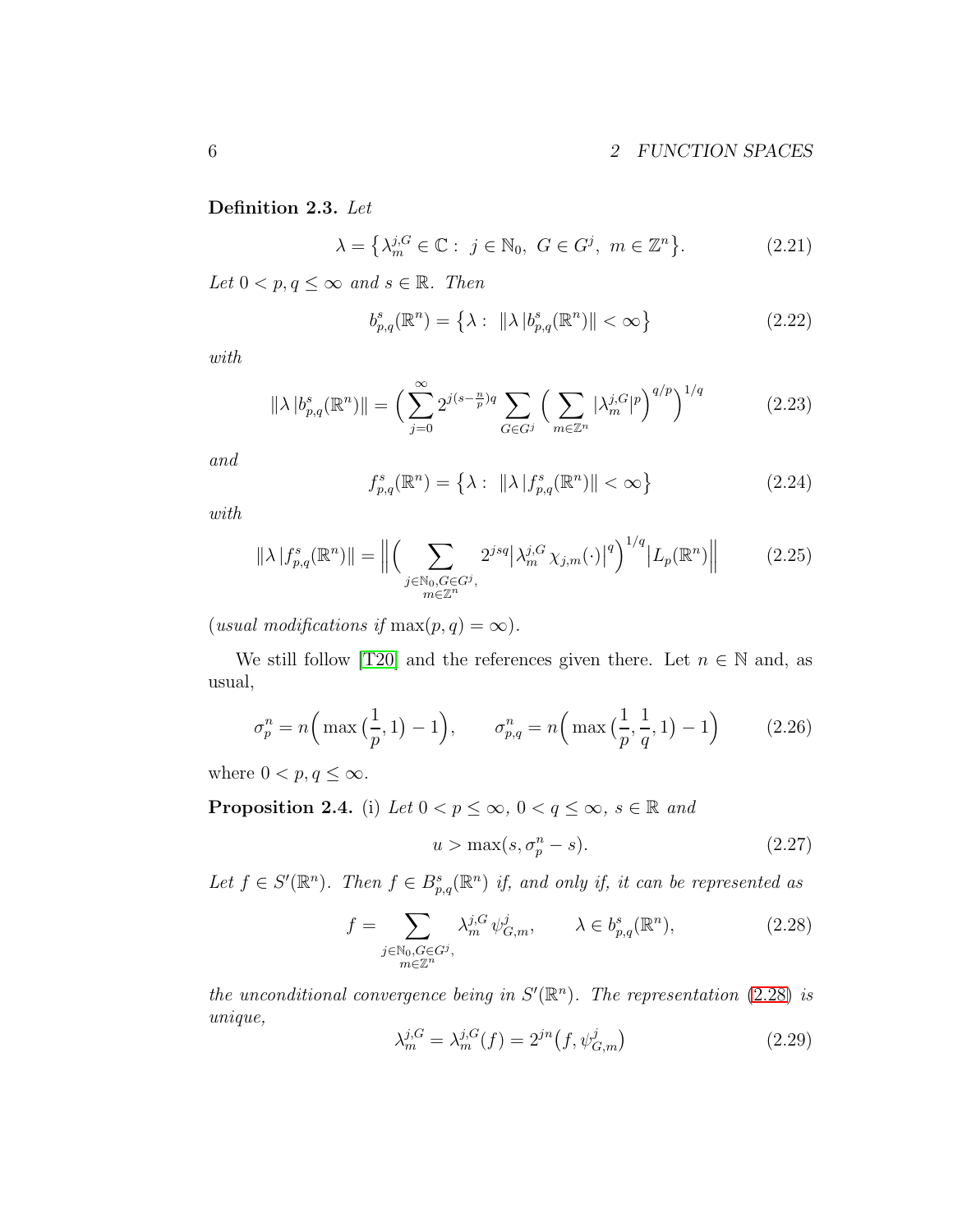and

<span id="page-6-2"></span>
$$
I: \quad f \mapsto \left\{ \lambda_m^{j,G}(f) \right\} \tag{2.30}
$$

is an isomorphic map of  $B_{p,q}^s(\mathbb{R}^n)$  onto  $b_{p,q}^s(\mathbb{R}^n)$ . (ii) Let  $0 < p < \infty$ ,  $0 < q \leq \infty$ ,  $s \in \mathbb{R}$  and

$$
u > \max(s, \sigma_{p,q}^n - s). \tag{2.31}
$$

Let  $f \in S'(\mathbb{R}^n)$ . Then  $f \in F^s_{p,q}(\mathbb{R}^n)$  if, and only if, it can be represented as

<span id="page-6-1"></span>
$$
f = \sum_{\substack{j \in \mathbb{N}_0, G \in G^j, \\ m \in \mathbb{Z}^n}} \lambda_m^{j, G} \psi_{G, m}^j, \qquad \lambda \in f_{p, q}^s(\mathbb{R}^n), \tag{2.32}
$$

the unconditional convergence being in  $S'(\mathbb{R}^n)$ . The representation [\(2.32\)](#page-6-1) is unique with [\(2.29\)](#page-5-1). Furthermore I in [\(2.30\)](#page-6-2) is an isomorphic map of  $F_{p,q}^s(\mathbb{R}^n)$ onto  $f_{p,q}^s(\mathbb{R}^n)$ .

Remark 2.5. This coincides with the relevant parts of [\[T20,](#page-23-2) Proposition 1.11, pp. 9–10]. There one finds also related references. We use the above substantial assertion as a tool. This may explain why we did not promote this proposition to a theorem.

# <span id="page-6-0"></span>3 Pseudodifferential operators

## 3.1 Preliminaries

Let  $T_{\tau}$ ,

<span id="page-6-4"></span>
$$
(T_{\tau}f)(x) = \int_{\mathbb{R}^n} e^{ix\xi} \tau(x,\xi) \widehat{f}(\xi) d\xi, \qquad x \in \mathbb{R}^n,
$$
 (3.1)

be a pseudodifferential operator of the Hörmander class  $\Psi_{1,\delta}^{\sigma}(\mathbb{R}^n)$  with  $\sigma \in \mathbb{R}$ and  $0 \leq \delta \leq 1$  where the symbol  $\tau(x,\xi) \in C^{\infty}(\mathbb{R}^{2n})$  satisfies for some constants  $c_{\alpha,\gamma} \geq 0$ ,

<span id="page-6-3"></span>
$$
\left| D_x^{\alpha} D_{\xi}^{\gamma} \tau(x,\xi) \right| \le c_{\alpha,\gamma} (1+|\xi|)^{\sigma-|\gamma|+\delta|\alpha|}, \qquad x \in \mathbb{R}^n, \quad \xi \in \mathbb{R}^n, \tag{3.2}
$$

 $\alpha \in \mathbb{N}_0^n$ ,  $\gamma \in \mathbb{N}_0^n$ . Here  $\mathbb{N}_0^n = \{x \in \mathbb{R}^n : x = (x_1, \dots, x_n), x_k \in \mathbb{N}_0\}$ . To be in agreement with the literature we changed the roles of  $F$  and  $F^{-1}$  in [\(1.3\)](#page-0-1). But this is immaterial. These classes of operators attracted a lot of attention since the 1970s (and even earlier). The standard references are [\[Tay81\]](#page-22-2), [\[Hor85\]](#page-21-0)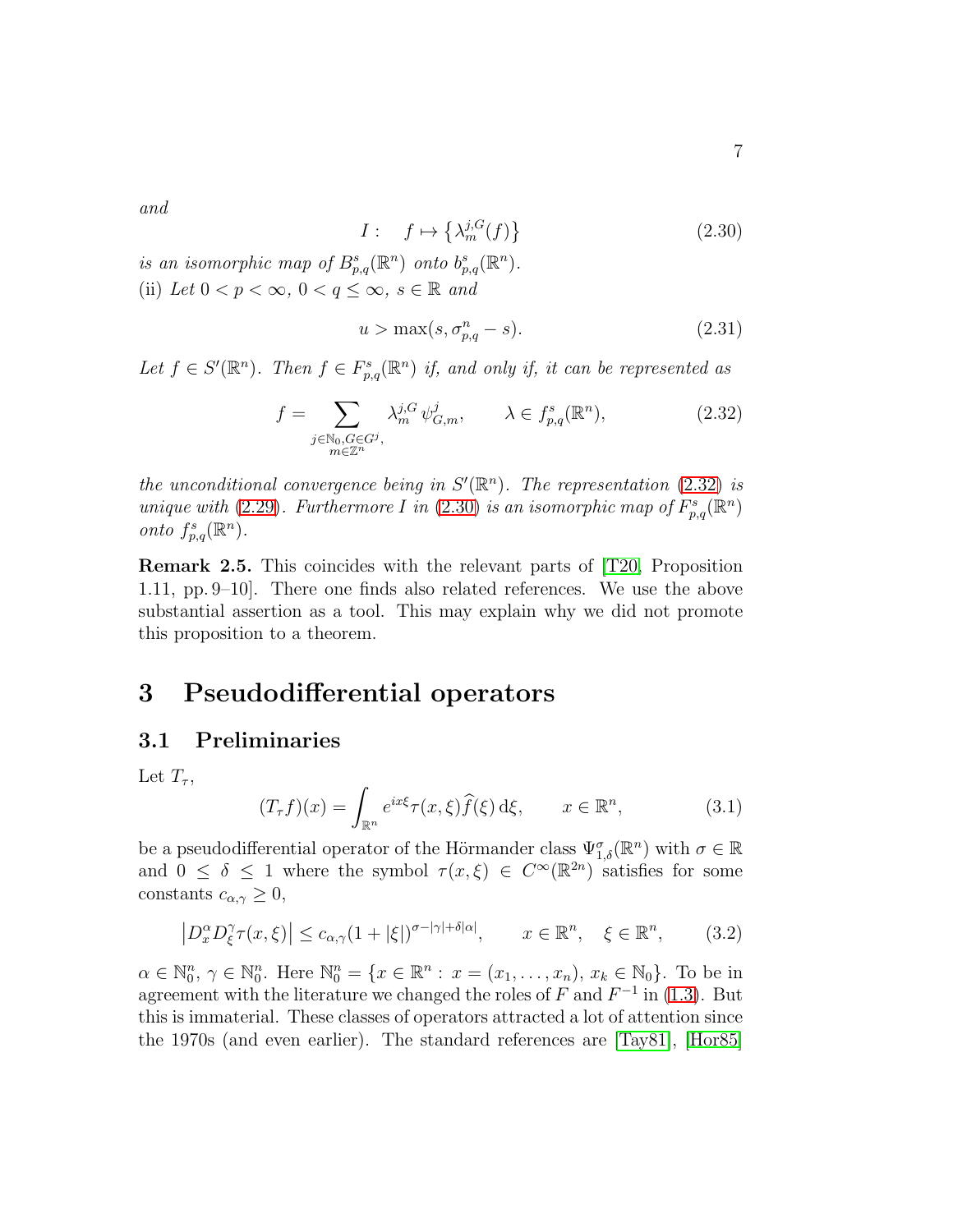amd the related parts of [\[Ste93\]](#page-22-3). There one finds basic assertions and many applications. They combine multiplications, partial differential equations, their inverses (if exist) and related integral operators. Mapping properties of these operators in the spaces  $A_{p,q}^s(\mathbb{R}^n)$  according to [\(1.5\)](#page-1-0) ( $p < \infty$  for  $F$ spaces) have been studied in the 1980s and 1990s based on the technicalities available at that time. Related references will be given below in Remark [3.2.](#page-12-0) We return to this topic in the context of wavelet expansions as described in Section [2.2.](#page-3-1) We hope that the interplay of the miraculous properties of wavelets with the conditions [\(3.2\)](#page-6-3) for the symbols sheds new light on this theory. On the other hand, as already indicated in the Introduction, it is the main concern of this paper to develop a spectral theory of the Fourier operators  $F_{\tau}$  according to [\(1.1\)](#page-0-0) based on the composition [\(1.4\)](#page-1-1).

We collect a few classical assertions about pseudodifferential operators. If

<span id="page-7-0"></span>
$$
T_{\tau_1} \in \Psi_{1,\delta}^{\mu_1}(\mathbb{R}^n) \quad \text{and} \quad T_{\tau_2} \in \Psi_{1,\delta}^{\mu_2}(\mathbb{R}^n) \quad \text{with } \mu_1, \mu_2 \in \mathbb{R} \text{ and } 0 \le \delta < 1 \tag{3.3}
$$

then one has for the composition operator

<span id="page-7-1"></span>
$$
T_{\tau} = T_{\tau_1} \circ T_{\tau_2} \in \Psi_{1,\delta}^{\mu_1 + \mu_2}(\mathbb{R}^n). \tag{3.4}
$$

This is one of the crucial observations of the theory of pseudodifferential operators covered by [\[Hor85,](#page-21-0) pp. 71, 94]. It is no longer true for the so–called exotic class  $\Psi_{1,1}^{\mu}(\mathbb{R}^n)$ . Recall that

<span id="page-7-2"></span>
$$
I_{\varrho}A_{p,q}^{s}(\mathbb{R}^{n}) = A_{p,q}^{s+\varrho}(\mathbb{R}^{n}), \qquad \varrho \in \mathbb{R}, \tag{3.5}
$$

for  $A \in \{B, F\}$ ,  $s \in \mathbb{R}$  and  $0 < p, q \leq \infty$ , where  $I_{\varrho}$  is the well-known lift

<span id="page-7-3"></span>
$$
I_{\varrho}f = \left(\langle \xi \rangle^{-\varrho} \hat{f}\right)^{\vee} \quad \text{with} \quad \langle \xi \rangle = \left(1 + |\xi|^2\right)^{1/2}, \quad \xi \in \mathbb{R}^n, \quad \varrho \in \mathbb{R}, \qquad (3.6)
$$

[\[T20,](#page-23-2) Theorem 1.22, p. 16]. The observations [\(3.3\)](#page-7-0), [\(3.4\)](#page-7-1) combined with  $I_{\varrho} \in \Psi_{1,\delta}^{-\varrho}(\mathbb{R}^n), 0 \leq \delta < 1$  show that

$$
T_{\tau} \circ I_{\sigma} \in \Psi_{1,\delta}^{0}(\mathbb{R}^{n}) \quad \text{for} \quad T_{\tau} \in \Psi_{1,\delta}^{\sigma}(\mathbb{R}^{n}), \quad \sigma \in \mathbb{R}, \quad 0 \le \delta < 1. \tag{3.7}
$$

Combined with [\(3.5\)](#page-7-2) it follows that it is sufficient for fixed p, q and  $0 \le \delta < 1$ to concentrate on mapping properties of the operators

$$
T_{\tau} \in \Psi_{1,\delta}^{0}(\mathbb{R}^{n}) \quad \text{in} \quad A_{p,q}^{s}(\mathbb{R}^{n}) \quad \text{for some fixed } s \in \mathbb{R}.\tag{3.8}
$$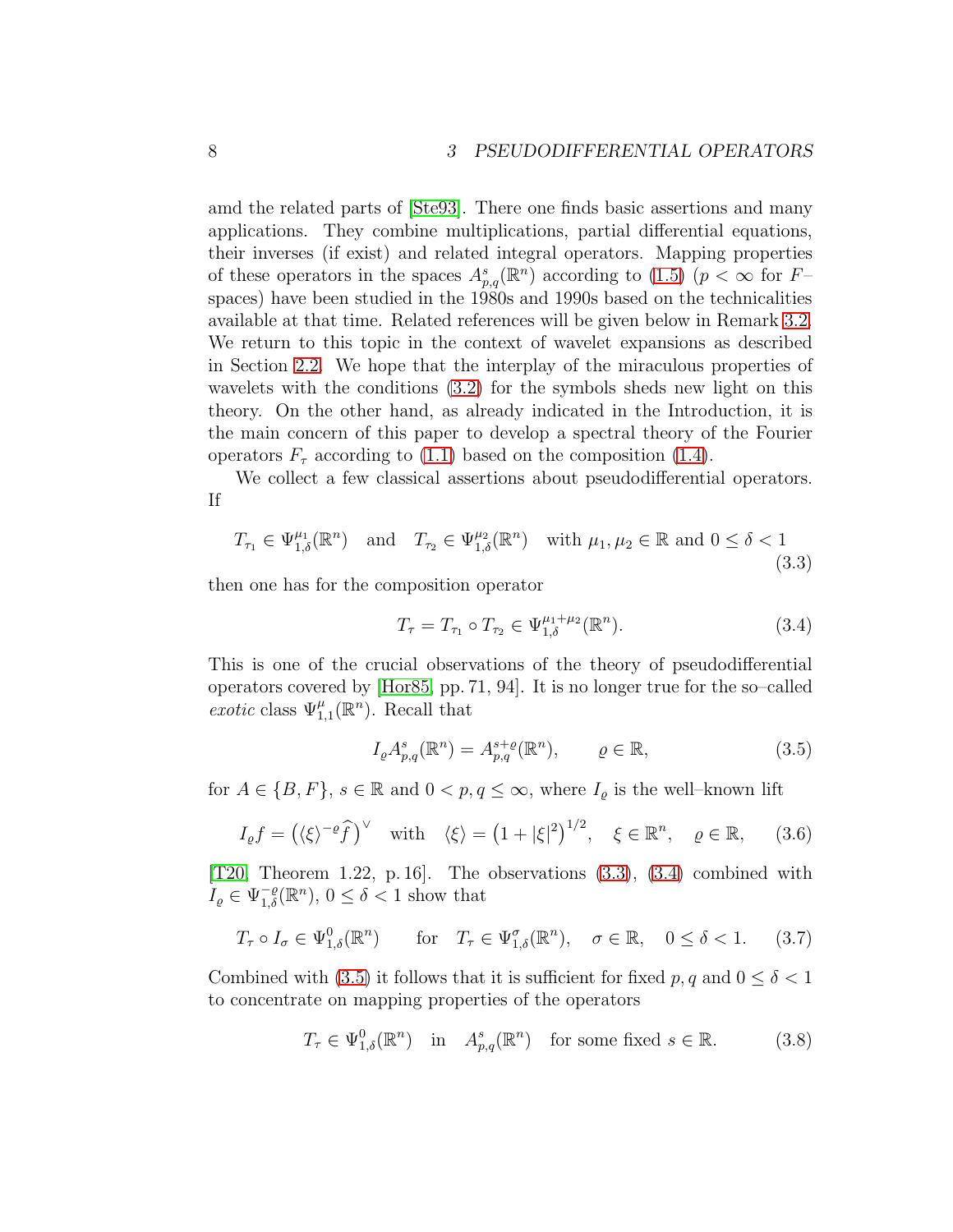The situation is different for the exotic class  $\Psi_{1,1}^0(\mathbb{R}^n)$ . But at least some rescue comes from the dual operator  $T'$ ,

<span id="page-8-0"></span>
$$
(T\varphi, \psi) = (\varphi, T'\psi) \quad \text{with, say,} \quad \varphi \in S(\mathbb{R}^n), \quad \psi \in S(\mathbb{R}^n). \tag{3.9}
$$

It is a further basic assertion of the theory of pseudodifferential operators that

<span id="page-8-4"></span>
$$
T' \in \Psi_{1,\delta}^0(\mathbb{R}^n) \quad \text{if} \quad T \in \Psi_{1,\delta}^0(\mathbb{R}^n) \quad \text{and} \quad 0 \le \delta < 1. \tag{3.10}
$$

We refer the reader to Hor85, Theorem 18.1.7, pp. 70, 94. One may also consult [\[Tay81,](#page-22-2) Theorems 4.1, 4.2, p. 45]. Again there is no counterpart for the exotic class  $\Psi_{1,1}^0(\mathbb{R}^n)$ . Nevertheless duals of exotic pseudodifferential operators will play some role below. Then we give also more specific references. In connection with [\(3.9\)](#page-8-0) we remark that one has

<span id="page-8-1"></span>
$$
T_{\tau}: S(\mathbb{R}^n) \hookrightarrow S(\mathbb{R}^n) \tag{3.11}
$$

for all operators  $T_{\tau} \in \Psi_{1,\delta}^{0}(\mathbb{R}^{n})$  with  $0 \leq \delta \leq 1$ . This again is a classical assertion covered by [\[Hor85,](#page-21-0) pp. 68, 94]. But it will be of some use for us to insert a short proof. Let  $f \in S(\mathbb{R}^n)$  and  $\alpha \in \mathbb{N}_0^n$ . Then it follows from [\(3.1\)](#page-6-4) that

<span id="page-8-2"></span>
$$
x^{\alpha}(T_{\tau}f)(x) = (-i)^{|\alpha|} \int_{\mathbb{R}^n} \left( D_{\xi}^{\alpha} e^{ix\xi} \right) \tau(x,\xi) \hat{f}(\xi) d\xi
$$
  

$$
= i^{|\alpha|} \int_{\mathbb{R}^n} e^{ix\xi} D_{\xi}^{\alpha} \left[ \tau(x,\xi) \hat{f}(\xi) \right] d\xi
$$
(3.12)

where  $x^{\alpha} = \prod_{j=1}^{n} x_j^{\alpha_j}$  $j^{\alpha_j}, x = (x_1, \ldots, x_n), \alpha \in \mathbb{N}_0^n$ , and

<span id="page-8-3"></span>
$$
D_x^{\alpha}(T_{\tau}f)(x) = \sum_{\beta+\gamma=\alpha} d_{\beta,\gamma} \int_{\mathbb{R}^n} \left( D_x^{\beta} e^{ix\xi} \right) \cdot \left( D_x^{\gamma} \tau(x,\xi) \right) \widehat{f}(\xi) \,d\xi. \tag{3.13}
$$

Then [\(3.11\)](#page-8-1) follows from [\(3.2\)](#page-6-3) and the usual (semi–)norms generating the topology in  $S(\mathbb{R}^n)$ .

## 3.2 Mapping properties

After the above preparations we prove mapping properties of the pseudodifferential operators  $T<sub>\tau</sub>$  according to [\(3.1\)](#page-6-4), [\(3.2\)](#page-6-3) belonging to the Hörmander class  $\Psi_{1,\delta}^{0}(\mathbb{R}^{n}), 0 \leq \delta \leq 1$ .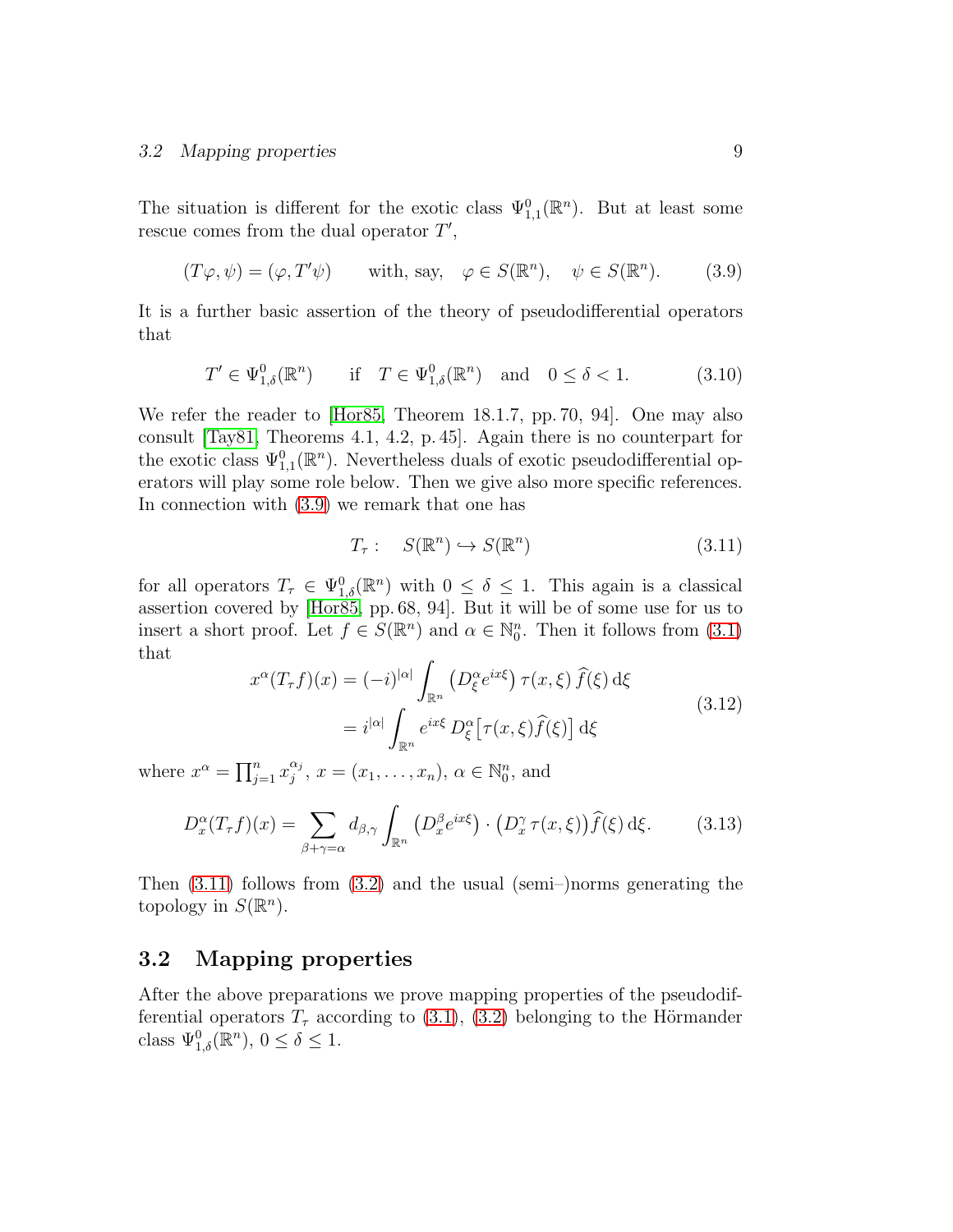<span id="page-9-0"></span>Theorem 3.1. Let

<span id="page-9-6"></span> $A_{p,q}^s(\mathbb{R}^n)$ with  $A \in \{B, F\}$ ,  $s \in \mathbb{R}$  and  $0 < p, q \le \infty$  (3.14)

 $(p < \infty$  for the F-spaces) as introduced in Definition [2.1](#page-2-2). Let either  $T_{\tau} \in$  $\Psi_{1,\delta}^{0}(\mathbb{R}^{n})$  with  $0 \leq \delta < 1$  or  $T_{\tau} \in \Psi_{1,1}^{0}(\mathbb{R}^{n})$  such that  $T'_{\tau} \in \Psi_{1,1}^{0}(\mathbb{R}^{n})$ . Then  $T_{\tau}$ generates a continuous mapping from  $A_{p,q}^s(\mathbb{R}^n)$  into itself,

<span id="page-9-2"></span>
$$
T_{\tau}: A_{p,q}^s(\mathbb{R}^n) \hookrightarrow A_{p,q}^s(\mathbb{R}^n). \tag{3.15}
$$

Proof. Step 1. Let first, in addition,

<span id="page-9-1"></span>
$$
s > \sigma_p^n \text{ for } B\text{-spaces} \qquad \text{and} \qquad s > \sigma_{p,q}^n \text{ for } F\text{-spaces} \tag{3.16}
$$

with  $\sigma_p^n$  and  $\sigma_{p,q}^n$  as in [\(2.26\)](#page-5-2). Then the elements belonging to  $A_{p,q}^s(\mathbb{R}^n)$  can be characterized by atomic representations where the corresponding  $L_{\infty}$ – normalized sufficiently smooth atoms  $a_{j,m}(x)$ ,  $j \in \mathbb{N}_0$ ,  $m \in \mathbb{Z}^n$ , are supported by  $dQ_{j,m}$  with  $d > 1$  and  $Q_{j,m}$  as in [\(2.20\)](#page-4-1). The restriction [\(3.16\)](#page-9-1) ensures that no moment conditions for the atoms are requested. The related sequence spaces are similar as in Definition [2.3](#page-5-3) without the summation over  $G \in G^j$ . Details and references (including precise formulations) may be found in [\[T08,](#page-23-3) Section 1.1.2, pp. 4–5]. Our method is in principle rather straightforward. We rely on the wavelet representation

<span id="page-9-5"></span>
$$
f = \sum_{j=0}^{\infty} \sum_{G \in G^j} \sum_{m \in \mathbb{Z}^n} 2^{jn} \left( f, \psi_{G,m}^j \right) \psi_{G,m}^j \tag{3.17}
$$

according to Proposition [2.4](#page-5-4) and ask whether  $T_{\tau}\psi^j_{G,m}$  can be reduced to admitted  $L_{\infty}$ –normalized atoms (without moment conditions). Then the coefficients of the resulting atomic expansions originate from their counterparts  $2^{jn}(f, \psi_{G,m}^{j})$  and belong, as a consequence, to the desired sequence spaces. This justifies

<span id="page-9-4"></span>
$$
T_{\tau}f = \sum_{j=0}^{\infty} \sum_{G \in G^j} \sum_{m \in \mathbb{Z}^n} 2^{jn} \left( f, \psi_{G,m}^j \right) T_{\tau} \psi_{G,m}^j \tag{3.18}
$$

and [\(3.15\)](#page-9-2) under the restriction [\(3.16\)](#page-9-1). Let  $j \in \mathbb{N}_0$ . Then it follows from [\(2.2\)](#page-2-0) and [\(2.16\)](#page-4-2) that

<span id="page-9-3"></span>
$$
\left(\psi_{G,m}^{j}\right)^{\wedge}(\xi) = 2^{-jn} e^{-i2^{-j}m\xi} \left(\psi_{G,0}^{0}\right)^{\wedge} \left(2^{-j}\xi\right), \qquad \xi \in \mathbb{R}^{n}.
$$
 (3.19)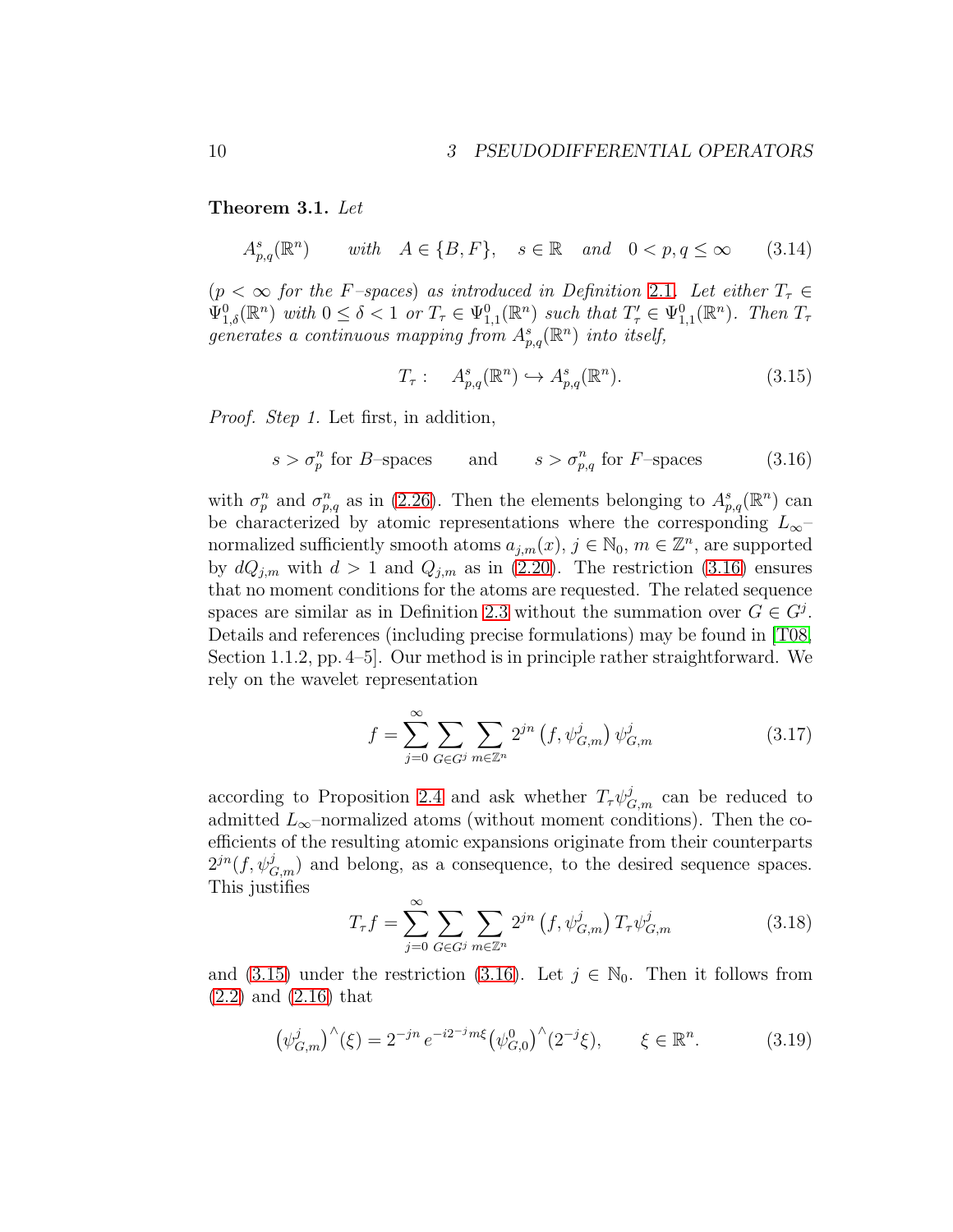#### 3.2 Mapping properties 11

Inserted in [\(3.1\)](#page-6-4) one obtains

<span id="page-10-2"></span>
$$
(T_{\tau}\psi_{G,m}^{j})(x) = \int_{\mathbb{R}^{n}} e^{i2^{j}x\xi - im\xi} \tau(x, 2^{j}\xi) \left(\psi_{G,0}^{0}\right)^{\wedge}(\xi) d\xi.
$$
 (3.20)

Let  $\psi$  be a compactly supported  $C^{\infty}$  in  $\mathbb{R}^n$  such that

$$
1 = \sum_{k \in \mathbb{Z}^n} \psi(x - k), \qquad x \in \mathbb{R}^n. \tag{3.21}
$$

Let

<span id="page-10-1"></span>
$$
b_{j,m}^{G,k}(x) = \psi(x-k) \int_{\mathbb{R}^n} e^{ix\xi} \tau(2^{-j}(x+m), 2^j \xi) \left(\psi_{G,0}^0\right)^\wedge(\xi) d\xi, \tag{3.22}
$$

 $x \in \mathbb{R}^n$ , where  $j \in \mathbb{N}_0$ ,  $G \in G^j$ ,  $k \in \mathbb{Z}^n$ ,  $m \in \mathbb{Z}^n$ . If  $j \in \mathbb{N}$  in [\(3.19\)](#page-9-3) then at least one  $G_l$  in  $G = (G_1, \ldots, G_n) \in G^j$  is an M and it follows from  $(2.12)$ , [\(2.13\)](#page-4-3) and [\(2.16\)](#page-4-2) that

<span id="page-10-0"></span>
$$
\left| D_{\xi}^{\alpha} \left( \psi_{G,0}^{0} \right)^{\wedge} (\xi) \right| \leq c \frac{|\xi|^{v}}{(1+|\xi|)^{w}}, \qquad \xi \in \mathbb{R}^{n}, \quad 0 \leq |\alpha| \leq L, \tag{3.23}
$$

where  $L \in \mathbb{N}_0$ ,  $v \in \mathbb{N}$  and  $w \in \mathbb{N}$  are (independently) at our disposal. If  $j = 0$  in [\(3.19\)](#page-9-3) then one has [\(3.23\)](#page-10-0) with  $L \in \mathbb{N}_0$ ,  $v = 0$  and  $w \in \mathbb{N}$ . In any case it follows from  $(3.2)$  that the integral in  $(3.22)$  makes sense if v and w are chosen appropriately. This applies also to what follows. Furthermore one has by  $(3.2)$  with  $\sigma = 0$  and adapted modifications of  $(3.12)$ ,  $(3.13)$  that the integrals in [\(3.22\)](#page-10-1) are sufficiently smooth and that the needed derivatives decay uniformly in  $j \in \mathbb{N}_0$  and  $m \in \mathbb{Z}^n$  strongly enough to justify the subse-quent arguments. This is the point where one needs [\(3.23\)](#page-10-0) for given  $v \in \mathbb{N}$ if  $j \in \mathbb{N}$  and for given w if  $j \in \mathbb{N}_0$ , in addition to  $L \in \mathbb{N}_0$ . This applies also to  $x^{\alpha}b_{j,m}^{G,k}(x)$  in [\(3.22\)](#page-10-1) and by the support property of  $\psi(x-k)$  to

<span id="page-10-3"></span>
$$
\langle k \rangle^D b_{j,m}^{G,k}(x), \qquad \langle k \rangle = (1+|k|^2)^{1/2}, \quad k \in \mathbb{Z}^n,
$$
 (3.24)

where  $D > 0$  is at our disposal. By  $(3.22)$  one can rewrite  $(3.20)$  as

<span id="page-10-5"></span>
$$
(T_{\tau}\psi_{G,m}^{j})(x) = \sum_{k \in \mathbb{Z}^{n}} a_{j,m}^{G,k}(x) \quad \text{with} \quad a_{j,m}^{G,k}(x) = b_{j,m}^{G,k}(2^{j}x - m), \quad (3.25)
$$

where  $j \in \mathbb{N}_0$ ,  $m \in \mathbb{Z}^n$  and  $G \in G^j$ . Using in addition [\(3.24\)](#page-10-3) it follows that

<span id="page-10-4"></span>
$$
\langle k \rangle^D a_{j,m}^{G,k}(x) \qquad \text{are } L_{\infty}\text{-normalized} \tag{3.26}
$$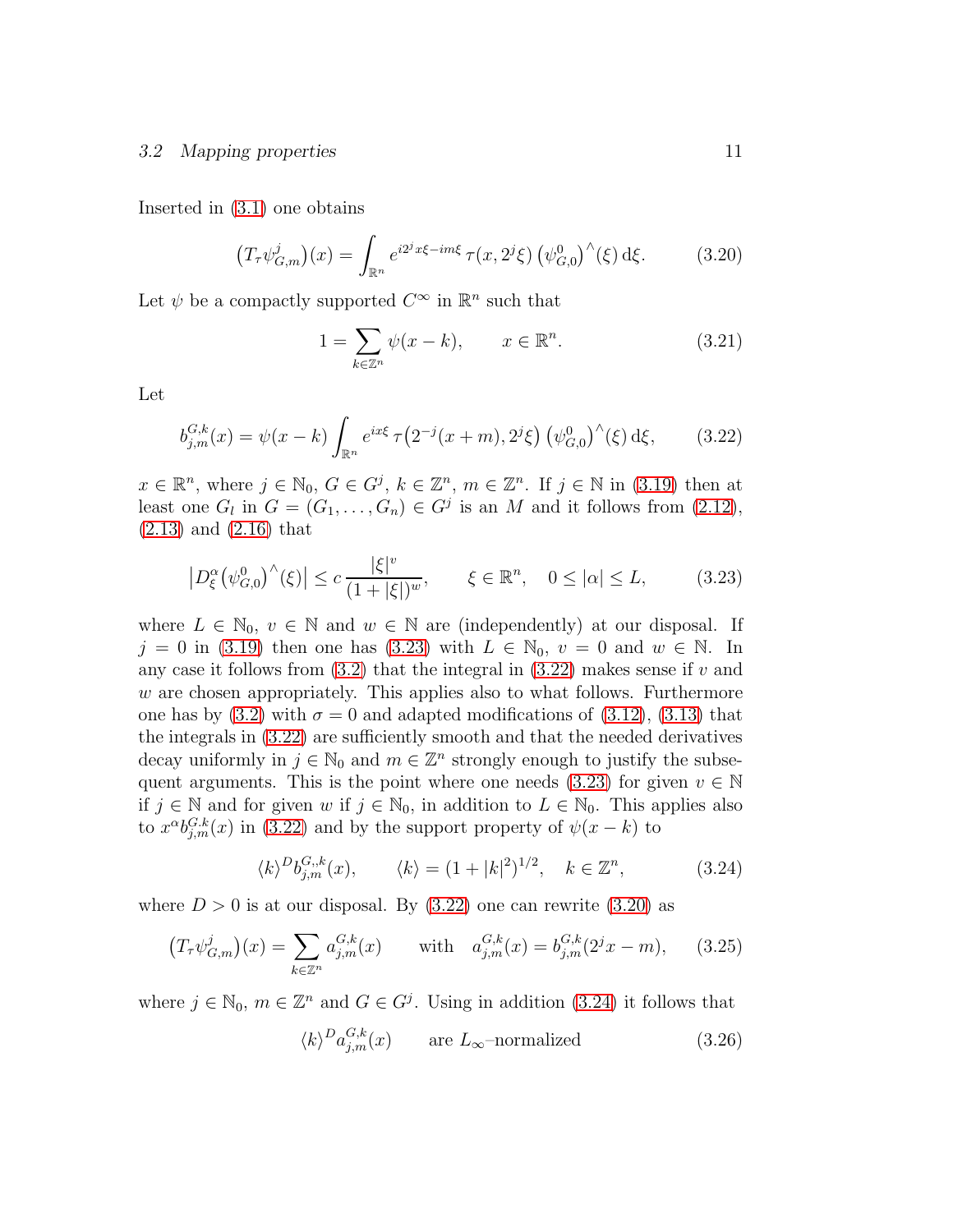classical atoms for any prescribed  $D > 0$  located at  $2^{-j}(m+k)$  (no moment conditions are needed for the spaces  $A_{p,q}^s(\mathbb{R}^n)$  with s as in [\(3.16\)](#page-9-1)). Recall that  $A_{p,q}^s(\mathbb{R}^n)$  and the related sequence spaces are u–Banach spaces with  $u = min(1, p, q)$ . Choosing now D in [\(3.26\)](#page-10-4) sufficiently large, then [\(3.18\)](#page-9-4) is an atomic decomposition in  $A_{p,q}^s(\mathbb{R}^n)$  based on the same coefficients  $2^{jn}(f, \psi_{G,m}^j)$ as in  $(3.17)$ . This proves  $(3.15)$  under the restriction  $(3.16)$ .

Step 2. We extend the above assertion to the remaining cases. Let as usual

$$
\frac{1}{p} + \frac{1}{p'} = \frac{1}{q} + \frac{1}{q'} = 1 \quad \text{where} \quad 1 \le p, q \le \infty \tag{3.27}
$$

and  $s \in \mathbb{R}$ . Then one has in the framework of the dual pairing  $(S(\mathbb{R}^n), S'(\mathbb{R}^n))$  the duality

<span id="page-11-1"></span>
$$
B_{p,q}^{s}(\mathbb{R}^{n})' = B_{p',q'}^{-s}(\mathbb{R}^{n}) \quad \text{if} \quad 1 \le p, q < \infty \tag{3.28}
$$

and

<span id="page-11-0"></span>
$$
F_{p,q}^{s}(\mathbb{R}^{n})' = F_{p',q'}^{-s}(\mathbb{R}^{n}) \quad \text{if} \quad 1 < p < \infty, \quad 1 \le q < \infty. \tag{3.29}
$$

One may consult [\[T83,](#page-22-0) Theorems 2.11.2, p. 178], complemented by [\[RuS96,](#page-22-4) Proposition, p. 20 (as far as  $q = 1$  in [\(3.29\)](#page-11-0) is concerned). There one finds further assertions about dual spaces and related references. Let  $0 \leq \delta < 1$ and  $s > 0$ . Then it follows from  $(3.28)$ ,  $(3.10)$  and Step 1 that

$$
||T_{\tau}f | B_{p',q'}^{-s}(\mathbb{R}^n) || = \sup \{ |(T_{\tau}f, g)| : ||g| B_{p,q}^{s}(\mathbb{R}^n) || \le 1 \}
$$
  
=  $\sup \{ |(f, T'_{\tau}g)| : ||g| B_{p,q}^{s}(\mathbb{R}^n) || \le 1 \}$  (3.30)  
 $\le c ||f| B_{p',q'}^{-s}(\mathbb{R}^n) ||.$ 

Similarly for the  $F$ -spaces based on  $(3.29)$ . This can be extended to the exotic class  $\Psi_{1,1}^0(\mathbb{R}^n)$  where we assumed that both  $T_\tau$  and  $T'_\tau$  belong to  $\Psi_{1,1}^0(\mathbb{R}^n)$ . The remaining cases can now be incorporated by interpolation. According to [\[FrJ90,](#page-21-1) Theorem 8.5, pp. 98, 134] one has

<span id="page-11-2"></span>
$$
F_{p,q}^{s}(\mathbb{R}^{n}) = \langle F_{p_{0},q_{0}}^{s_{0}}(\mathbb{R}^{n}), F_{p_{1},q_{1}}^{s_{1}}(\mathbb{R}^{n}), \theta \rangle \tag{3.31}
$$

for the so–called  $\pm$ method of interpolation theory where  $0 < \theta < 1$ ,  $s_0 \in \mathbb{R}$ ,  $s_1 \in \mathbb{R}, 0 < p_0, q_0, p_1, q_1 \leq \infty$  and

<span id="page-11-3"></span>
$$
s = (1 - \theta)s_0 + \theta s_1, \quad \frac{1}{p} = \frac{1 - \theta}{p_0} + \frac{\theta}{p_1}, \quad \frac{1}{q} = \frac{1 - \theta}{q_0} + \frac{\theta}{q_1}, \tag{3.32}
$$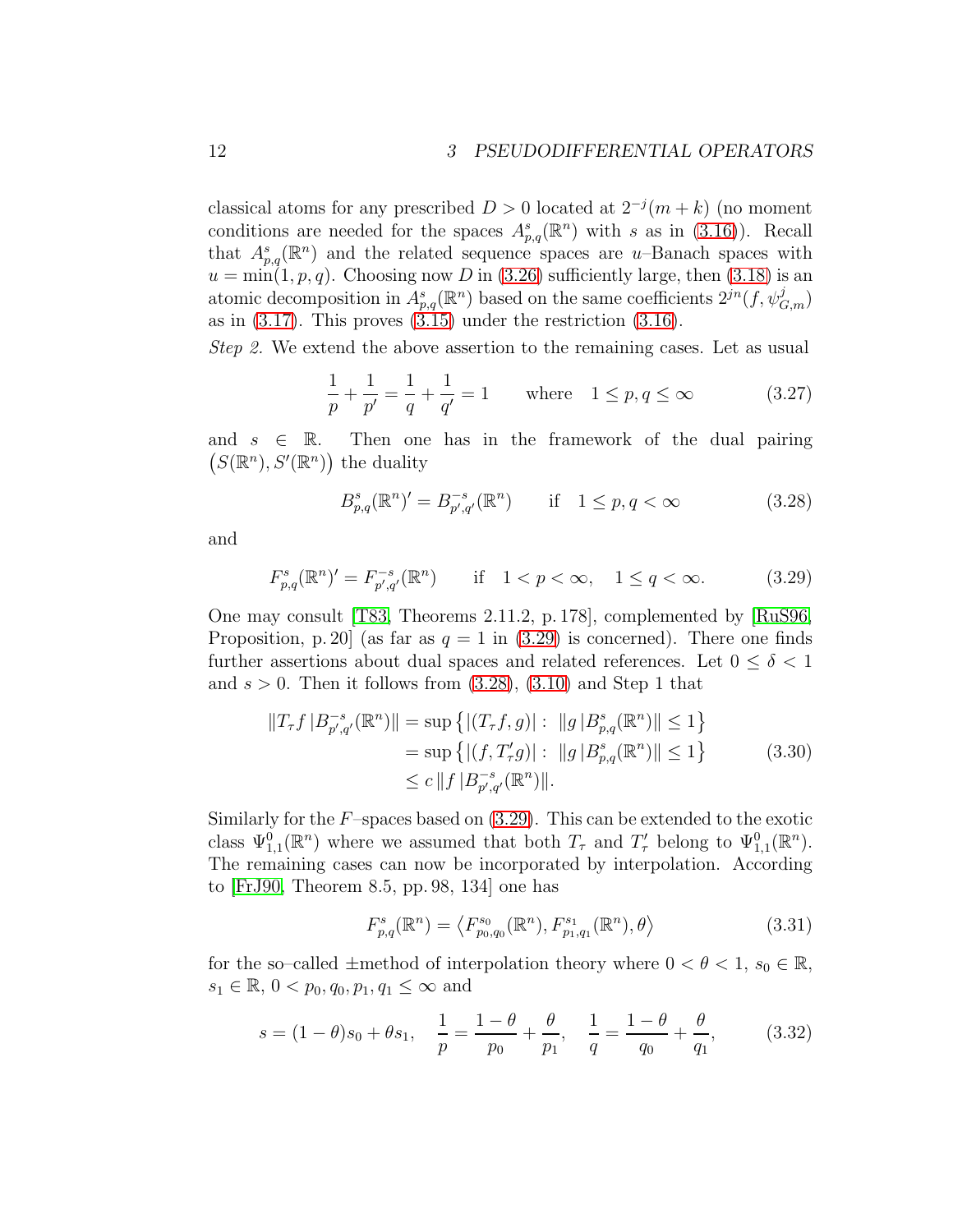#### 3.2 Mapping properties 13

(including  $F_{\infty,q}^s(\mathbb{R}^n)$  what will be of some use for us below). First we fix  $1 < p_0 = p_1 = p < \infty$  and apply  $(3.31)$ ,  $(3.32)$  to what is already known. This can be characterized by line segments in an  $\left(\frac{1}{a}\right)$  $(\frac{1}{q}, s)$ -diagram connecting related regions covered by [\(3.16\)](#page-9-1) and [\(3.29\)](#page-11-0). This show that the desired mapping property for  $T_{\tau}$  is also valid for

<span id="page-12-1"></span>
$$
T_{\tau}: \quad F_{p,q}^{s}(\mathbb{R}^{n}) \hookrightarrow F_{p,q}^{s}(\mathbb{R}^{n}), \qquad s \in \mathbb{R}, \quad 1 < p < \infty, \quad 0 < q \le \infty. \tag{3.33}
$$

Secondly we fix  $0 < q_0 = q_1 = q \leq \infty$  and interpolate the F-spaces covered by [\(3.16\)](#page-9-1) and [\(3.33\)](#page-12-1) what again can be illuminated in an  $\left(\frac{1}{n}\right)$  $\frac{1}{p}, s$ )-diagram. This proves [\(3.15\)](#page-9-2) for  $A = F$ . The related assertion for the spaces  $B_{p,q}^s(\mathbb{R}^n)$ with  $p < \infty$  follows from the real interpolation

$$
B_{p,q}^{s}(\mathbb{R}^{n}) = (F_{p,q}^{s_{0}}(\mathbb{R}^{n}), F_{p,q}^{s_{1}}(\mathbb{R}^{n}))_{\theta,q}, \qquad s_{0} \neq s_{1}.
$$
 (3.34)

The duality [\(3.28\)](#page-11-1) with  $p = 1$  and a further real interpolation extends the desired assertion to the remaining spaces  $B^s_{\infty,q}(\mathbb{R}^n)$ ,  $0 < q \leq \infty$ .  $\Box$ 

<span id="page-12-0"></span>**Remark 3.2.** A different proof of Theorem [3.1](#page-9-0) for  $T_{\tau} \in \Psi_{1,\delta}^{0}(\mathbb{R}^{n})$  with  $0 \leq$  $\delta$  < 1 may be found in [\[T92,](#page-22-1) Theorem 6.2.2, pp. 258–261] based on [\[Pai83\]](#page-22-5) and [\[T87\]](#page-22-6). It relies on local means and related mappings in  $A_{p,q}^s(\mathbb{R}^n)$  for large s. Afterwards one can extend this assertion as in Step 2 of the above proof. But alternatively one can rely on the lifts  $I_{\varrho} \in \Psi_{1,\delta}^{-\varrho}(\mathbb{R}^n)$ ,  $0 \leq \delta < 1$  in [\(3.5\)](#page-7-2),  $(3.6)$  and  $(3.4)$  specified to

<span id="page-12-3"></span>
$$
I_{-\varrho} \circ T_{\tau} \circ I_{\varrho} \in \Psi^0_{1,\delta}(\mathbb{R}^n) \quad \text{if, and only if,} \quad T_{\tau} \in \Psi^0_{1,\delta}(\mathbb{R}^n), \quad \delta < 1. \tag{3.35}
$$

This does not work for the exotic class  $\Psi_{1,1}^{0}(\mathbb{R}^{n})$ . However Step 1 of the proof shows that one has

<span id="page-12-2"></span>
$$
T_{\tau}: \quad F_{p,q}^{s}(\mathbb{R}^{n}) \hookrightarrow F_{p,q}^{s}(\mathbb{R}^{n}) \quad \text{if} \quad 0 < p < \infty, \quad 0 < q \leq \infty, \quad s > \sigma_{p,q}^{n}, \tag{3.36}
$$

for any  $T_{\tau} \in \Psi_{1,1}^{0}(\mathbb{R}^{n})$  without any assumption about its dual. This had already been observed in [\[Run85\]](#page-22-7). On the other hand it is well known that there are operators  $T_{\tau} \in \Psi_{1,1}^{0}(\mathbb{R}^{n})$  which are not continuous in  $L_{2}(\mathbb{R}^{n})$  (and  $L_p(\mathbb{R}^n)$  with  $1 < p < \infty$ ). An example may be found in [\[Ste93,](#page-22-3) pp. 272– 274. The significant role played by the assumption that both  $T<sub>\tau</sub>$  and its dual  $T'_{\tau}$  belong to  $\Psi_{1,1}^{0}(\mathbb{R}^{n})$  had been discussed in [\[Bou88\]](#page-21-2). A modification goes back to [\[Hor88\]](#page-22-8), [\[Hor89\]](#page-22-9) dealing with mapping properties of related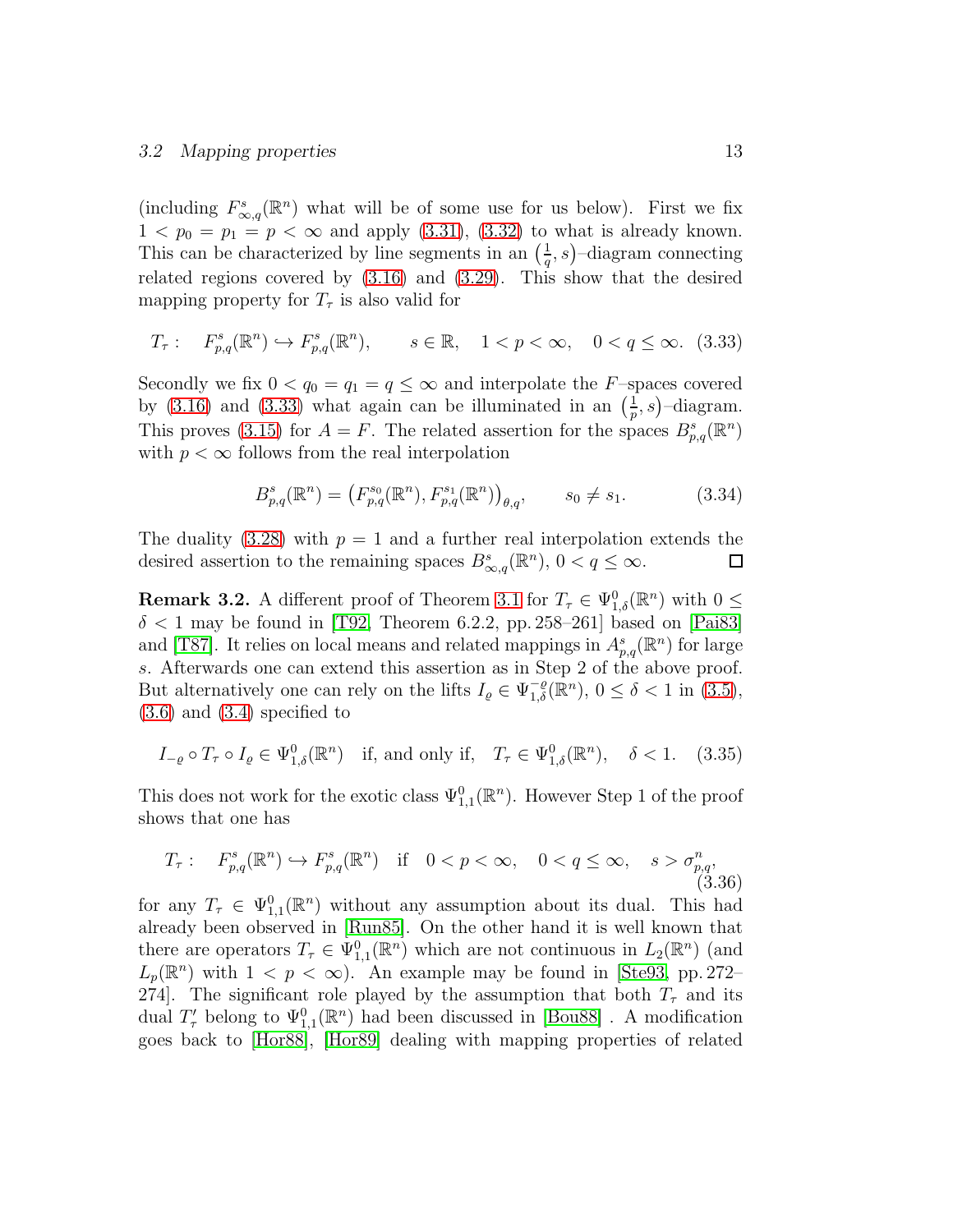operators  $T_{\tau} \in \Psi_{1,1}^{0}(\mathbb{R}^{n})$  in the spaces  $H^{s}(\mathbb{R}^{n}) = H_{2}^{s}(\mathbb{R}^{n}) = F_{2,2}^{s}(\mathbb{R}^{n})$  with  $s < 0$ . This has been extended in [\[Tor90\]](#page-22-10) to the spaces  $A_{p,q}^s(\mathbb{R}^n)$  in [\(3.14\)](#page-9-6). A related homogeneous version based on Frazier–Jawerth frames according to [\[FrJ90\]](#page-21-1) may be found in [\[GrT99\]](#page-21-3). One may also consult [\[Tor91,](#page-22-11) §5]. In other words, the above theorem is more or less known since 3 decades. But at least some arguments of our approach might be new and efficient. They shed some light on the interplay of wavelets, especially [\(3.23\)](#page-10-0), and the condition [\(3.2\)](#page-6-3) for the underlying symbols.

Step 1 of the proof of the above theorem relies on the observation [\(3.25\)](#page-10-5) where  $D > 0$  in [\(3.26\)](#page-10-4) is at our disposal. But this can be used in further function spaces admitting the wavelet representation [\(3.17\)](#page-9-5) and corresponding expansions by atoms without moment conditions if the underlying sequence spaces for the coefficients are essentially the same (up to an additional summation over  $G \in G^{j}$ ). Maybe the most distinguished (inhomogeneous unweighted) examples are the spaces

$$
F_{\infty,q}^s(\mathbb{R}^n), \qquad s \in \mathbb{R}, \quad 0 < q \le \infty,\tag{3.37}
$$

with  $F_{\infty,\infty}^s(\mathbb{R}^n) = B_{\infty,\infty}^s(\mathbb{R}^n)$ . As for the usual Fourier-analytical definition, related references and discussions one may consult [\[T20,](#page-23-2) Section 1.1.1, pp. 1– 5]. This will not be repeated here (these spaces do not play any role in what follows below). We fix the outcome and indicate where the related ingredients for its proof can be found.

<span id="page-13-0"></span>**Proposition 3.3.** Theorem [3.1](#page-9-0) remains valid for the spaces  $F_{\infty,q}^s(\mathbb{R}^n)$ ,  $s \in \mathbb{R}$ ,  $0 < q \leq \infty$ .

*Proof.* The case  $F_{\infty,\infty}^s(\mathbb{R}^n) = B_{\infty,\infty}^s(\mathbb{R}^n)$  is already covered by Theorem [3.1.](#page-9-0) Otherwise one can rely on the observation that

<span id="page-13-1"></span>
$$
F_{\infty,q}^{s}(\mathbb{R}^{n}) = L^{0}F_{p,q}^{s}(\mathbb{R}^{n}), \qquad s \in \mathbb{R}, \quad 0 < p < \infty, \quad 0 < q < \infty,\tag{3.38}
$$

[\[T20,](#page-23-2) Proposition 1.18, pp. 12–13] are special so–called hybrid spaces  $L^rF^s_{p,q}(\mathbb{R}^n)$ . The theory of these spaces has been developed in [\[T14\]](#page-23-4). There one finds wavelet expansions in [\[T14,](#page-23-4) Theorem 3.26, p. 64] and atomic representations in [\[T14,](#page-23-4) Theorem 3.33, p. 67]. Using [\(3.38\)](#page-13-1) it comes out that no moment conditions for the underlying atoms in the spaces

<span id="page-13-2"></span>
$$
F_{\infty,q}^s(\mathbb{R}^n), \qquad 0 < q < \infty, \quad s > \sigma_q^n,\tag{3.39}
$$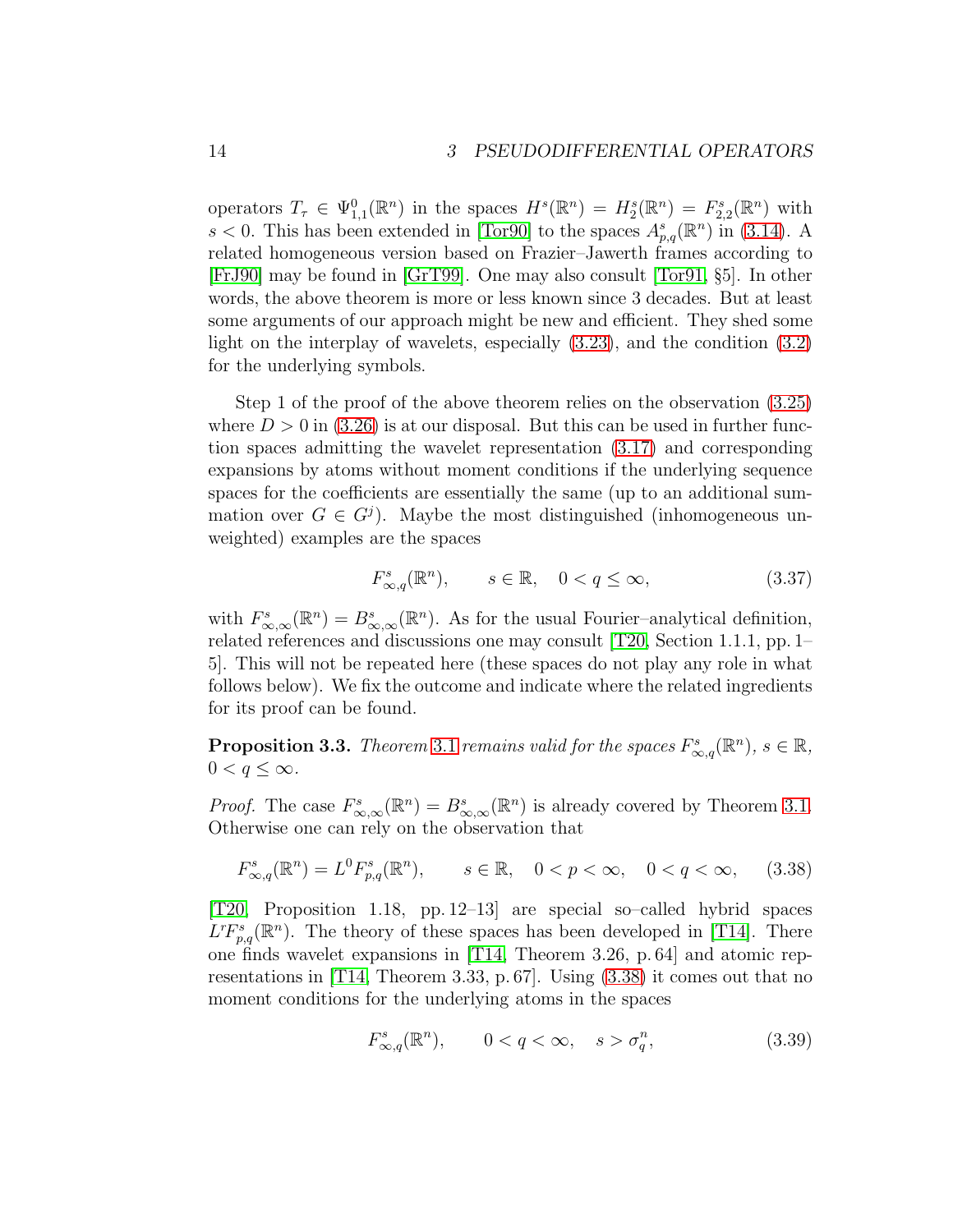#### 3.2 Mapping properties 15

are needed. Then one argue as in Step 1 of the proof of that above theorem. This proves the proposition for the spaces in [\(3.39\)](#page-13-2). The duality

$$
F_{1,q}^{s}(\mathbb{R}^{n})' = F_{\infty,q'}^{-s}(\mathbb{R}^{n}), \qquad s \in \mathbb{R}, \quad 1 \le q < \infty, \quad \frac{1}{q} + \frac{1}{q'} = 1,\tag{3.40}
$$

according to  $[T20, (1.24), p.5]$  (and the references given there) shows that one can extend the desired assertion in the same way as in Step 2 of the proof of the above theorem to the spaces

$$
F_{\infty,q}^{s}(\mathbb{R}^{n}), \qquad s < 0, \quad 1 < q < \infty.
$$
 (3.41)

Finally one applies the interpolation [\(3.31\)](#page-11-2), [\(3.33\)](#page-12-1) with  $p_0 = p_1 = p = \infty$  in the same way as there. the same way as there.

Remark 3.4. There are further examples. In particular, Step 1 of the proof of the above theorem and also [\(3.36\)](#page-12-2) can be extended to some hybrid spaces  $L^r A_{p,q}^s(\mathbb{R}^n)$  based on the above references. Duality does not work. But if  $\delta < 1$ (excluding the exotic case) then one can rely on [\(3.35\)](#page-12-3) and the counterpart of the lifts in [\(3.5\)](#page-7-2) for the spaces  $L^r A^s_{p,q}(\mathbb{R}^n)$  according to [\[T14,](#page-23-4) Theorem 3.72, p. 102]. It came out quite recently that it is adequate to reformulate the hybrid spaces as

$$
L^r A_{p,q}^s(\mathbb{R}^n) = \Lambda^\varrho A_{p,q}^s(\mathbb{R}^n), \qquad -n < \varrho < 0, \quad 0 < p < \infty, \quad r = \frac{\varrho}{p}, \tag{3.42}
$$

 $0 < q \leq \infty$ , and to collect them together with their Morrey counterparts  $\Lambda_{\varrho} F_{p,q}^{s}(\mathbb{R}^n) = \Lambda^{\varrho} F_{p,q}^{s}(\mathbb{R}^n)$  and

$$
\Lambda_{\varrho} B_{p,q}^{s}(\mathbb{R}^{n}) = \left( \Lambda^{\varrho} F_{p,q}^{s_1}(\mathbb{R}^{n}), \Lambda^{\varrho} F_{p,q}^{s_2}(\mathbb{R}^{n}) \right)_{\theta,q} \tag{3.43}
$$

 $-\infty < s_1 < s_2 < \infty$ ,  $s = (1 - \theta)s_1 + \theta s_2$ , into so-called  $\varrho$ -clans, [\[HaT21,](#page-21-4) (2.46), Definition 2.15, (3.14)]. The above comments about mapping properties of pseudodifferential operators, based on [\(3.18\)](#page-9-4), [\(3.25\)](#page-10-5), [\(3.26\)](#page-10-4), apply to all these spaces without any additional efforts. On the other hand, pseudodifferential operators related to the above spaces in their more traditional formulations have already been studied in the literature. Corresponding assertions, discussions and references may be found in [\[YSY10,](#page-23-5) Chapter 5] and [\[Sic12,](#page-22-12) Section 3.7, pp. 129–131].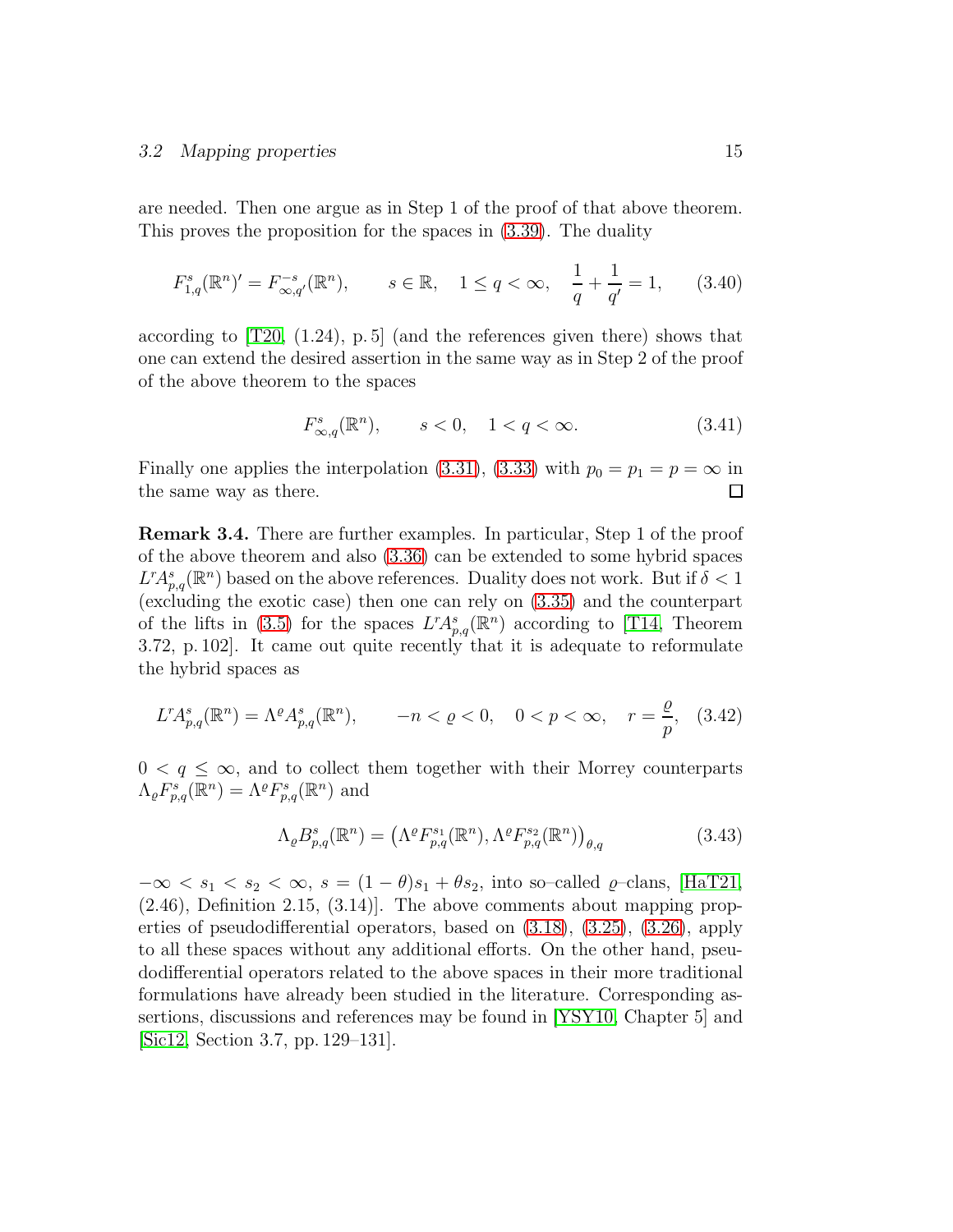## <span id="page-15-0"></span>4 Fourier operators

### 4.1 Preliminaries

First we recall some abstract notation and assertions for linear compact operators in quasi–Banach spaces.

**Definition 4.1.** Let  $T: A \rightarrow B$  be a linear and continuous mapping from the quasi–Banach space A into the the quasi–Banach space B. Then the entropy number  $e_k(T)$ ,  $k \in \mathbb{N}$ , is the infimum of all  $\varepsilon > 0$  such that

$$
T(U_A) \subset \bigcup_{j=1}^{2^{k-1}} (b_j + \varepsilon U_B) \quad \text{for some } b_1, \dots, b_{2^{k-1}} \in B,
$$
 (4.1)

where  $U_A = \{a \in A : ||a|| \leq 1\}$  and  $U_B = \{b \in B : ||b|| \leq 1\}.$ 

Remark 4.2. Basic properties and related references may be found in [\[T06,](#page-23-1) Section 1.10, pp. 55–58]. We only mention that the linear and continuous mapping  $T: A \hookrightarrow B$  is compact if, and only if,  $e_k(T) \to 0$  for  $k \to \infty$ .

Let B be a complex infinitely–dimensional quasi–Banach space and let  $K: B \hookrightarrow B$  be a linear compact operator. Then its spectrum in the complex plane consists of the origin 0 and an at most countably infinite numbers of non–zero eigenvalues of finite algebraic multiplicity which may accumulate only at the origin. Recall that the algebraic multiplicity of an eigenvalue  $\lambda \neq 0$  of K is the dimension of

<span id="page-15-1"></span>
$$
\{b \in B: (K - \lambda \operatorname{id})^k b = 0 \text{ for some } k \in \mathbb{N}\}.
$$
 (4.2)

This well–known assertion is also covered by [\[ET96,](#page-21-5) Theorem, p. 5]. Let  $\{\lambda_k(K)\}\$  be the sequence of all non–zero eigenvalues of K, repeated according to algebraic multiplicity and ordered so that

<span id="page-15-2"></span>
$$
|\lambda_1(K)| \ge |\lambda_2(K)| \ge \ldots \ge 0. \tag{4.3}
$$

If K has only  $m < \infty$  distinct non–zero eigenvalues and if M is the sum of their algebraic multiplicities we put  $\lambda_i(K) = 0$  for  $j > M$ . Let  $e_k(K)$  be the entropy numbers of  $K$ . Then

<span id="page-15-3"></span>
$$
|\lambda_k(K)| \le \sqrt{2} \, e_k(K), \qquad k \in \mathbb{N}, \tag{4.4}
$$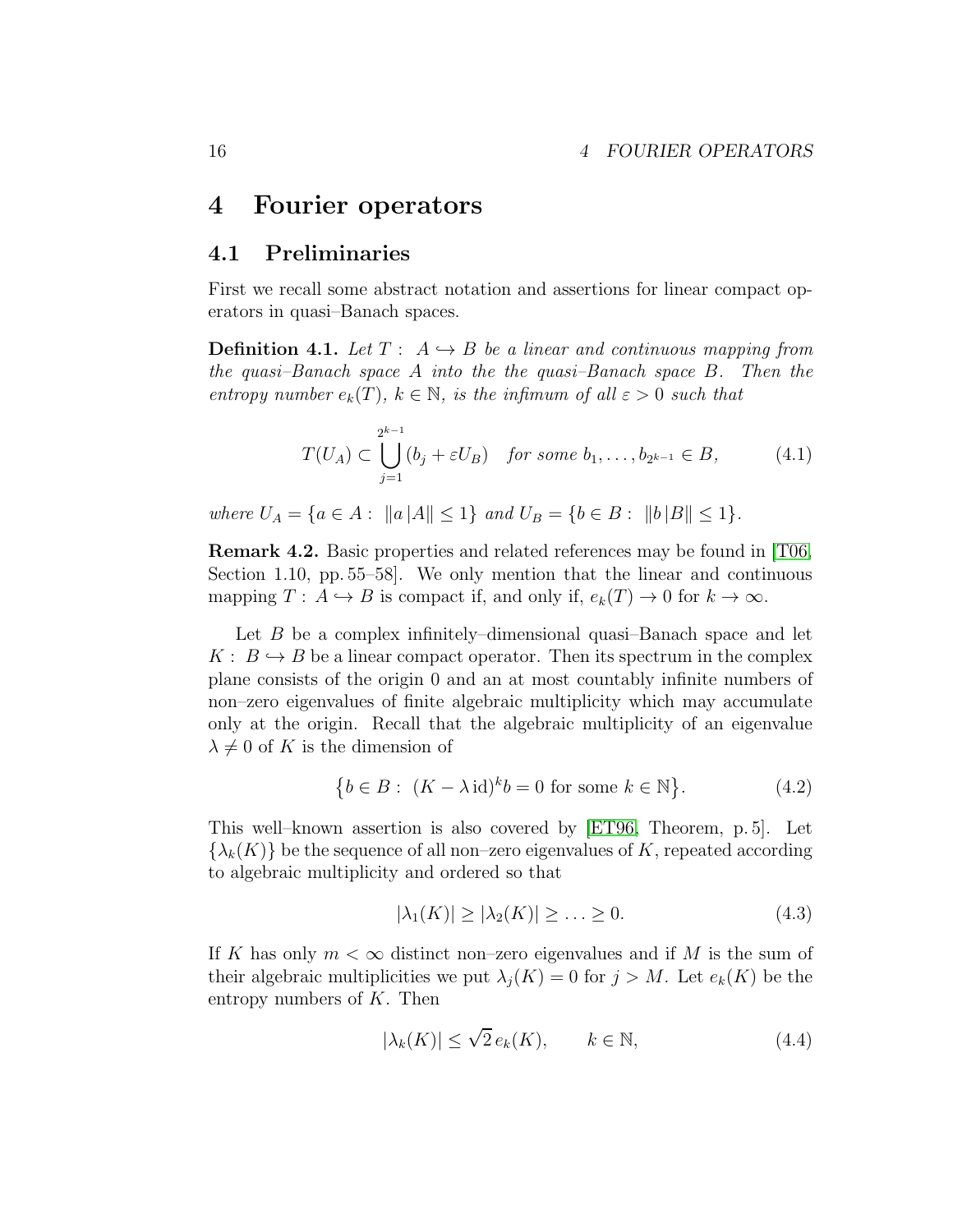#### 4.1 Preliminaries 17

is Carl's inequality proved in Banach spaces in [\[Carl81\]](#page-21-6) in a larger context. The alternative proof in [\[CaT80\]](#page-21-7) was extended in [\[ET96,](#page-21-5) Section 1.3.4, pp. 18–22] to quasi–Banach spaces. Further details may be found in [\[HT08,](#page-21-8) Theorem 6.25, p. 197, Notes 6.77, p. 212].

Let again F be the Fourier transform in  $S'(\mathbb{R}^n)$  as introduced in [\(2.2\)](#page-2-0). We dealt in [\[T21\]](#page-23-0) with mapping properties of  $F$  in the distinguished function spaces

$$
B_p^s(\mathbb{R}^n) = B_{p,p}^s(\mathbb{R}^n), \qquad s \in \mathbb{R}, \quad 0 < p \le \infty,\tag{4.5}
$$

as already mentioned in  $(2.10)$ ,  $(2.11)$ . We repeat a few assertions on which we rely below. Let

$$
d_p^n = 2n\left(\frac{1}{p} - \frac{1}{2}\right), \qquad n \in \mathbb{N}, \quad 0 < p \le \infty. \tag{4.6}
$$

<span id="page-16-0"></span>**Proposition 4.3.** (i) Let  $1 < p \leq 2$ ,  $s_1 > d_p^n$  and  $s_2 < 0$ . Then

$$
F: B_p^{s_1}(\mathbb{R}^n) \hookrightarrow B_p^{s_2}(\mathbb{R}^n) \tag{4.7}
$$

is compact and

<span id="page-16-1"></span>
$$
e_k(F) \le c \begin{cases} k^{\frac{s_2}{n}} & \text{if } s_2 > d_p^n - s_1, \\ \left(\frac{k}{\log k}\right)^{\frac{s_2}{n}} (\log k)^{\frac{1}{p} - \frac{1}{2}} & \text{if } s_2 = d_p^n - s_1, \\ k^{-\frac{s_1}{n} + 2(\frac{1}{p} - \frac{1}{2})} & \text{if } s_2 < d_p^n - s_1, \end{cases} \tag{4.8}
$$

for some  $c > 0$  and  $2 \leq k \in \mathbb{N}$ .

(ii) Let  $2 \leq p < \infty$ ,  $s_1 > 0$  and  $s_2 < d_p^n$ . Then

$$
F: B_p^{s_1}(\mathbb{R}^n) \hookrightarrow B_p^{s_2}(\mathbb{R}^n)
$$
\n
$$
(4.9)
$$

is compact and

<span id="page-16-2"></span>
$$
e_k(F) \le c \begin{cases} k^{\frac{s_2}{n} - 2(\frac{1}{p} - \frac{1}{2})} & \text{if } s_2 > d_p^n - s_1, \\ \left(\frac{k}{\log k}\right)^{-\frac{s_1}{n}} (\log k)^{\frac{1}{2} - \frac{1}{p}} & \text{if } s_2 = d_p^n - s_1, \\ k^{-\frac{s_1}{n}} & \text{if } s_2 < d_p^n - s_1, \end{cases} \tag{4.10}
$$

for some  $c > 0$  and  $2 \leq k \in \mathbb{N}$ .

Remark 4.4. This coincides with the related parts of [\[T21,](#page-23-0) Theorem 4.8]. In this paper one finds also further results and discussions showing that the above restrictions for  $s_1$  and  $s_2$  are natural.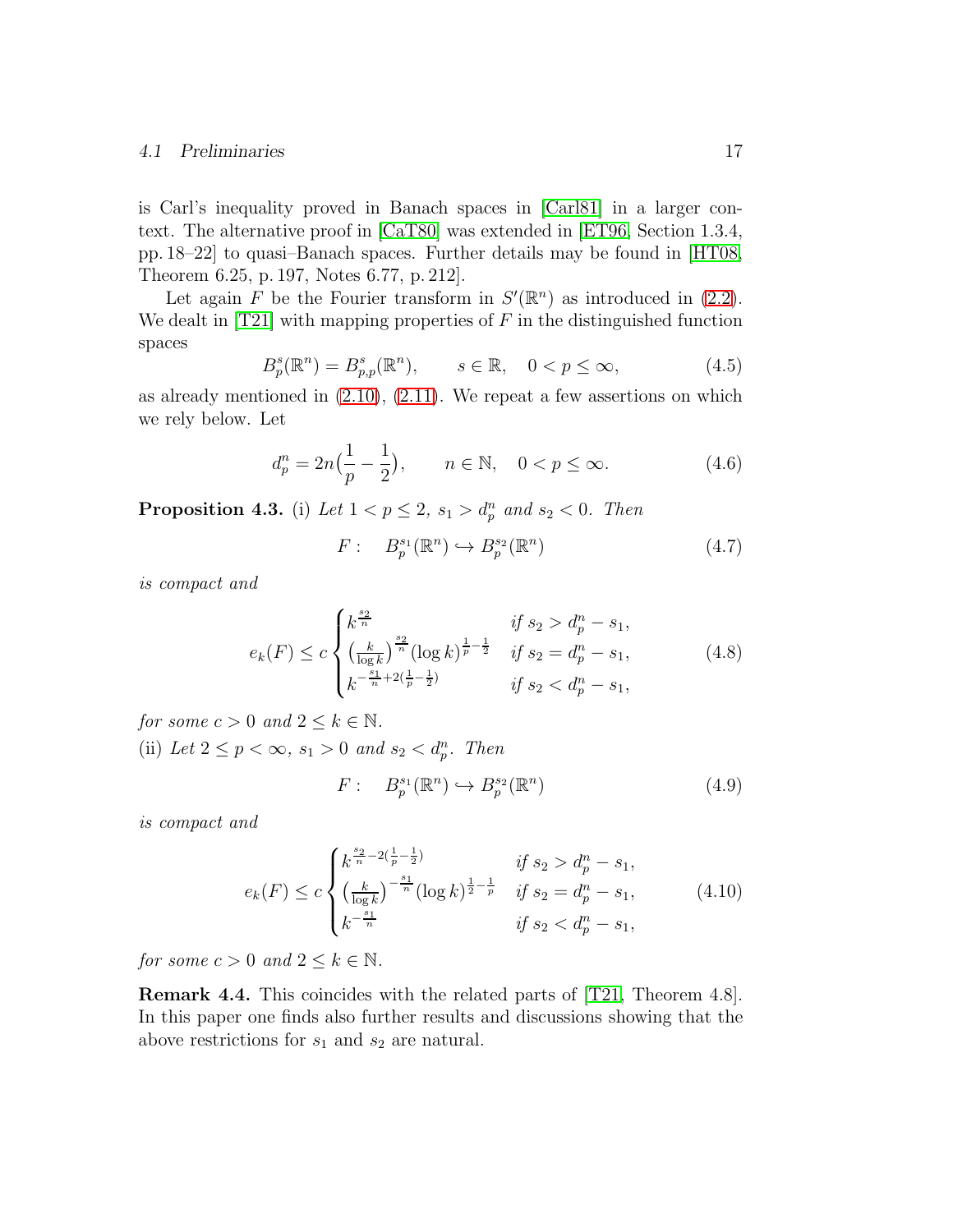### <span id="page-17-1"></span>4.2 Spectral theory

We call  $F_{\tau}$ ,

<span id="page-17-5"></span>
$$
(F_{\tau}f)(x) = \int_{\mathbb{R}^n} e^{-ix\xi} \tau(x,\xi) f(\xi) d\xi, \qquad x \in \mathbb{R}^n,
$$
 (4.11)

a Fourier operator of the class  $\Phi_{1,\delta}^{\sigma}(\mathbb{R}^n)$  with  $\sigma \in \mathbb{R}$  and  $0 \leq \delta \leq 1$  if the symbol  $\tau(x,\xi) \in C^{\infty}(\mathbb{R}^{2n})$  satisfies for some constants  $c_{\alpha,\gamma} \geq 0$ ,

<span id="page-17-6"></span>
$$
\left| D_x^{\alpha} D_{\xi}^{\gamma} \tau(x,\xi) \right| \le c_{\alpha,\gamma} (1+|\xi|)^{\sigma - |\gamma| + \delta |\alpha|}, \qquad x \in \mathbb{R}^n, \quad \xi \in \mathbb{R}^n, \tag{4.12}
$$

 $\alpha \in \mathbb{N}_0^n$ ,  $\gamma \in \mathbb{N}_0^n$ . This is the direct counterpart of the class  $\Psi_{1,\delta}^{\sigma}(\mathbb{R}^n)$  of pseudodifferential operators as recalled in [\(3.1\)](#page-6-4), [\(3.2\)](#page-6-3). We prefer now  $T<sub>\tau</sub>$ according to [\(1.3\)](#page-0-1) compared with [\(3.1\)](#page-6-4). But this is immaterial and can be compensated if one replaces  $\tau(x,\xi)$  by  $\tau(x,-\xi)$ . In particular with the Fourier transform F as in Proposition [4.3](#page-16-0) one can decompose  $F_{\tau} \in \Phi^{\sigma}_{1,\delta}(\mathbb{R}^n)$ as

<span id="page-17-2"></span>
$$
F_{\tau} = T_{\tau} \circ F, \qquad T_{\tau} \in \Psi_{1,\delta}^{\sigma}(\mathbb{R}^{n}). \tag{4.13}
$$

This gives the possibility to combine Proposition [4.3](#page-16-0) with Theorem [3.1.](#page-9-0) Let again

$$
B_p^s(\mathbb{R}^n) = B_{p,p}^s(\mathbb{R}^n), \qquad s \in \mathbb{R}, \quad 1 < p < \infty,\tag{4.14}
$$

and

<span id="page-17-7"></span>
$$
d_p^n = 2n\left(\frac{1}{p} - \frac{1}{2}\right), \qquad 1 < p < \infty. \tag{4.15}
$$

As explained in [\(4.2\)](#page-15-1), [\(4.3\)](#page-15-2) the non–zero eigenvalues  $\lambda_k(K)$  of compact operators  $K$  in Banach spaces are counted with respect to their algebraic multiplicity.

<span id="page-17-0"></span>**Theorem 4.5.** Let  $n \in \mathbb{N}$ ,  $0 \le \delta \le 1$ ,  $\sigma > 0$  and  $F_{\tau} \in \Phi_{1,\delta}^{-\sigma}(\mathbb{R}^n)$ . (i) Let  $1 < p \leq 2$  and  $\sigma > s > d_p^n$ . Then

<span id="page-17-3"></span>
$$
F_{\tau}: B_p^s(\mathbb{R}^n) \hookrightarrow B_p^s(\mathbb{R}^n) \tag{4.16}
$$

is compact and

<span id="page-17-4"></span>
$$
|\lambda_k(F_{\tau})| \le c \begin{cases} k^{-\frac{1}{n}\min(\sigma - s, s - d_p^n)} & \text{if } 2s \ne \sigma + d_p^n, \\ \left(\frac{k}{\log k}\right)^{-\frac{\sigma - s}{n}} (\log k)^{\frac{1}{p} - \frac{1}{2}} & \text{if } 2s = \sigma + d_p^n, \end{cases} (4.17)
$$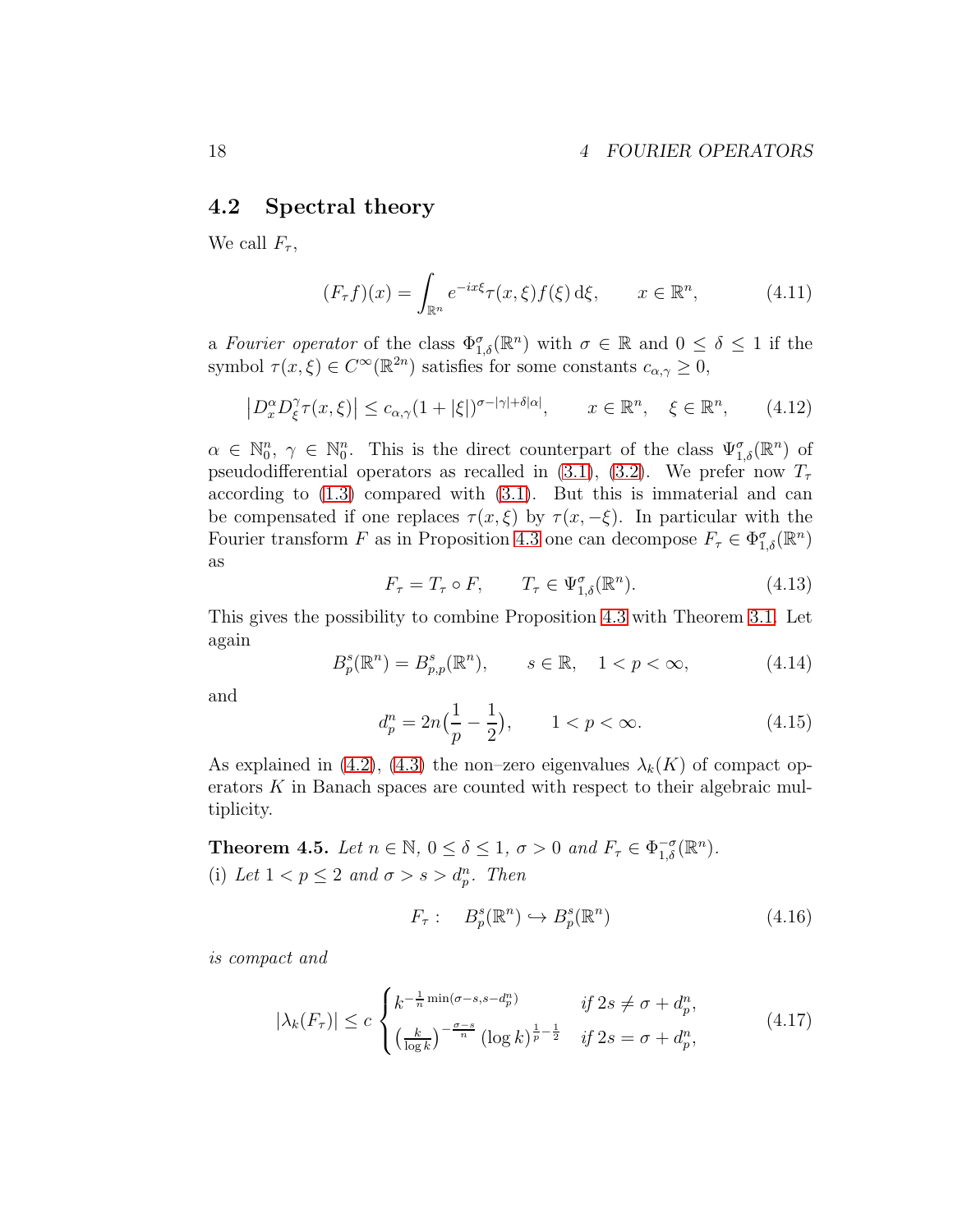#### 4.2 Spectral theory 19

for some  $c > 0$  and all  $2 \leq k \in \mathbb{N}$ . (ii) Let  $2 \le p < \infty$  and  $0 < s < \sigma + d_p^n$ . Then

$$
F_{\tau}: B_p^s(\mathbb{R}^n) \hookrightarrow B_p^s(\mathbb{R}^n) \tag{4.18}
$$

is compact and

<span id="page-18-1"></span>
$$
|\lambda_k(F_{\tau})| \le c \begin{cases} k^{-\frac{1}{n}\min(s,d_p^n - s + \sigma)} & \text{if } 2s \ne \sigma + d_p^n, \\ \left(\frac{k}{\log k}\right)^{-\frac{s}{n}} (\log k)^{\frac{1}{2} - \frac{1}{p}} & \text{if } 2s = \sigma + d_p^n, \end{cases}
$$
(4.19)

for some  $c > 0$  and all  $2 \leq k \in \mathbb{N}$ .

Proof. The lift

<span id="page-18-0"></span>
$$
I_{\sigma}: B_p^{s-\sigma}(\mathbb{R}^n) \hookrightarrow B_p^s(\mathbb{R}^n) \tag{4.20}
$$

in  $(3.5)$ ,  $(3.6)$  can also be written as

$$
I_{\sigma}f = (\langle \xi \rangle^{-\sigma} f^{\vee})^{\wedge}, \qquad \langle \xi \rangle = (1 + |\xi|^{2})^{1/2}, \quad \xi \in \mathbb{R}^{n}.
$$
 (4.21)

With  $\tau_{\sigma}(x,\xi) = \tau(x,\xi)\langle \xi \rangle^{\sigma}$  one has  $F_{\tau_{\sigma}} \in \Phi^0_{1,\delta}(\mathbb{R}^n)$  and

$$
(F_{\tau}f)(x) = \int_{\mathbb{R}^n} e^{-ix\xi} \tau_{\sigma}(x,\xi) \langle \xi \rangle^{-\sigma} f(\xi) d\xi
$$
  
= 
$$
\int_{\mathbb{R}^n} e^{-ix\xi} \tau_{\sigma}(x,\xi) (I_{\sigma}\hat{f})^{\vee}(\xi) d\xi
$$
(4.22)

shows that  $F_{\tau}$  can be decomposed as

<span id="page-18-2"></span>
$$
F_{\tau} = T_{\tau_{\sigma}} \circ I_{\sigma} \circ F, \qquad T_{\tau_{\sigma}} \in \Psi_{1,\delta}^{0}(\mathbb{R}^{n}), \tag{4.23}
$$

according to [\(4.13\)](#page-17-2). It follows from  $s > 0$ ,  $1 < p < \infty$  and [\(3.36\)](#page-12-2) that one has always

$$
T_{\tau_{\sigma}}: B_p^s(\mathbb{R}^n) \hookrightarrow B_p^s(\mathbb{R}^n) \tag{4.24}
$$

without additional assumptions about the dual in the exotic case. Then one has by [\(4.20\)](#page-18-0) and Proposition [4.3](#page-16-0) with  $s_1 = s$  and  $s_2 = s - \sigma$  that  $F_\tau$  in [\(4.16\)](#page-17-3) is compact and

$$
e_k(F_\tau) \le c \, e_k\big(F : B_p^s(\mathbb{R}^n) \hookrightarrow B_p^{s-\sigma}(\mathbb{R}^n)\big), \qquad k \in \mathbb{N}.\tag{4.25}
$$

The estimates  $(4.17)$ ,  $(4.19)$  follow now from  $(4.4)$  and  $(4.8)$ ,  $(4.10)$ .  $\Box$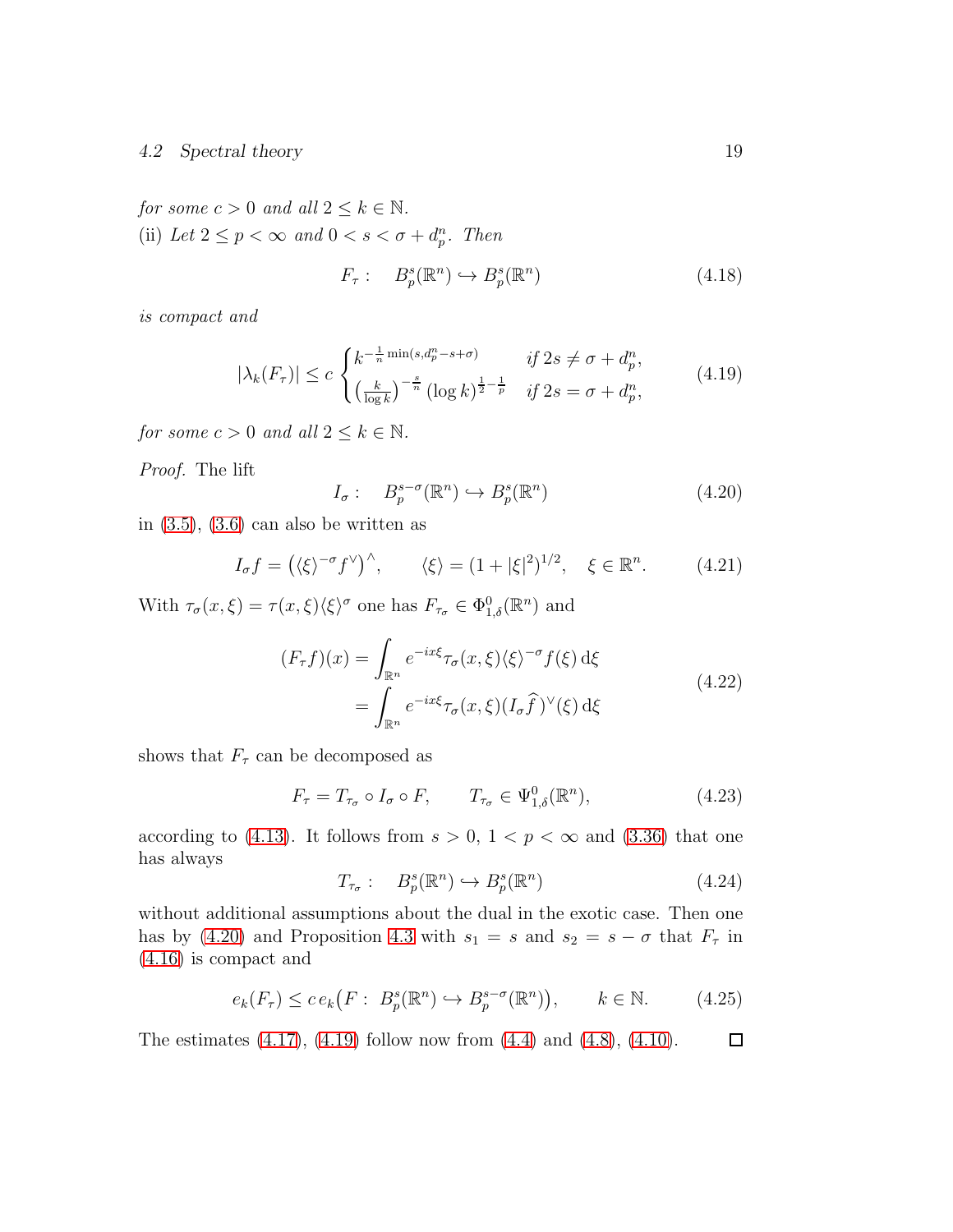#### 20 4 FOURIER OPERATORS

**Remark 4.6.** For  $H^s(\mathbb{R}^n) = B_2^s(\mathbb{R}^n) = B_{2,2}^s(\mathbb{R}^n)$  it follows that

$$
F_{\tau}: \quad H^s(\mathbb{R}^n) \hookrightarrow H^s(\mathbb{R}^n), \qquad 0 < s < \sigma,\tag{4.26}
$$

is compact and

$$
|\lambda_k(F_\tau)| \le c \begin{cases} k^{-\frac{1}{n}\min(s,\sigma-s)} & \text{if } 2s \ne \sigma, \\ \left(\frac{k}{\log k}\right)^{-\frac{s}{n}} & \text{if } 2s = \sigma, \end{cases}
$$
(4.27)

for some  $c > 0$  and all  $2 \leq k \in \mathbb{N}$ . In any case, the right–hand sides of [\(4.17\)](#page-17-4), [\(4.19\)](#page-18-1) decay most rapidly for  $F_{\tau}$  in [\(4.16\)](#page-17-3) with  $1 < p < \infty$  if  $2s = \sigma + d_p^n$ .

**Remark 4.7.** There is a dual of  $F_{\tau}$  in [\(4.11\)](#page-17-5) at least in the simplest case when the symbol in [\(4.12\)](#page-17-6) with  $-\sigma$  in place of  $\sigma$ ,  $\sigma > 0$ , is independent of  $x \in \mathbb{R}^n$ ,  $\tau(x,\xi) = \tau(\xi)$ . Then

$$
\left(F'_{\tau}f\right)(\xi) = \tau(\xi)\widehat{f}(\xi), \qquad \xi \in \mathbb{R}^n. \tag{4.28}
$$

Based on [\(3.28\)](#page-11-1) and the duality theory for compact operators in Banach spaces one can transfer Theorem [4.5](#page-17-0) from  $F_{\tau}$  to  $F'_{\tau}$ . But in this rather peculiar case one can argue much simpler, decomposing  $F'_{\tau}$  as

$$
F'_{\tau} = F \circ I_{\tau}, \qquad I_{\tau} f = (\tau \hat{f})^{\vee} \tag{4.29}
$$

with

$$
I_{\tau}: B_p^s(\mathbb{R}^n) \hookrightarrow B_p^{s+\sigma}(\mathbb{R}^n)
$$
\n(4.30)

combined with

$$
F: \quad B_p^{s+\sigma}(\mathbb{R}^n) \hookrightarrow B_p^s(\mathbb{R}^n) \tag{4.31}
$$

in Proposition [4.3](#page-16-0) and the mapping properties described there. We do not go into the details.

### <span id="page-19-0"></span>4.3 Fourier heat operator

The Gauss–Weierstrass semi–group  $W_t$ ,

<span id="page-19-1"></span>
$$
W_t f(x) = \left(e^{-t|\xi|^2} \hat{f}\right)^{\vee}, \qquad x \in \mathbb{R}^n, \quad t > 0,
$$
\n
$$
(4.32)
$$

plays a fundamental role in many parts of mathematics, including the theory of the spaces  $A_{p,q}^s(\mathbb{R}^n)$ , linear and non-linear heat equations, Navier-Stokes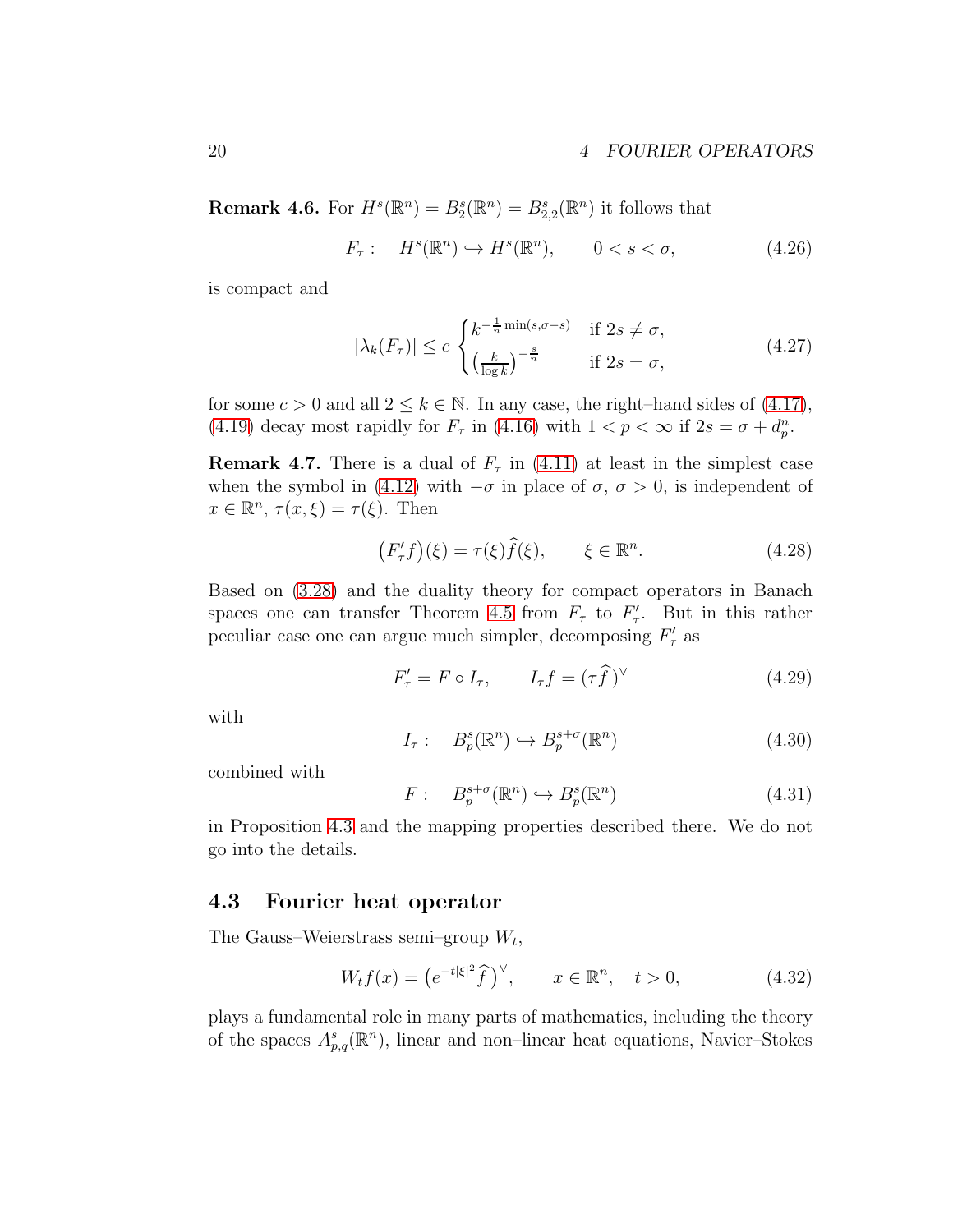#### 4.3 Fourier heat operator 21

equations and diverse types of evolutionary equations. Then it is quite natural to ask what can be said about related Fourier heat operators  $W^t$ ,

$$
W^{t} f(x) = \int_{\mathbb{R}^{n}} e^{-ix\xi} e^{-t|\xi|^{2}} f(\xi) d\xi, \qquad x \in \mathbb{R}^{n}, \quad t > 0,
$$
 (4.33)

in the context of the above theory. We formulate the outcome. Let again  $d_p^n = 2n(\frac{1}{p} - \frac{1}{2})$  $(\frac{1}{2})$ ,  $1 < p < \infty$ , as in [\(4.15\)](#page-17-7). As explained in [\(4.2\)](#page-15-1), [\(4.3\)](#page-15-2) the non–zero eigenvalues  $\lambda_k(K)$  of compact operators in Banach spaces are counted with respect to their algebraic multiplicity.

#### Theorem 4.8. Let  $n \in \mathbb{N}$ .

(i) Let  $1 < p \leq 2$  and  $s > d_p^n$ . Then

$$
W^t: B_p^s(\mathbb{R}^n) \hookrightarrow B_p^s(\mathbb{R}^n) \tag{4.34}
$$

is compact and

<span id="page-20-0"></span>
$$
|\lambda_k(W^t)| \le c \, t^{-s + n(\frac{1}{p} - \frac{1}{2})} \left(\frac{k}{\log k}\right)^{-\frac{s - d_p^n}{n}} \left(\log k\right)^{\frac{1}{p} - \frac{1}{2}} \tag{4.35}
$$

for some  $c > 0$ , all  $2 \leq k \in \mathbb{N}$  and all  $0 < t \leq 1$ . (ii) Let  $2 \le p \le \infty$  and  $s > 0$ . Then

$$
W^t: B_p^s(\mathbb{R}^n) \hookrightarrow B_p^s(\mathbb{R}^n) \tag{4.36}
$$

is compact and

<span id="page-20-1"></span>
$$
|\lambda_k(W^t)| \le c \, t^{-s + n(\frac{1}{p} - \frac{1}{2})} \left(\frac{k}{\log k}\right)^{-\frac{s}{n}} \left(\log k\right)^{\frac{1}{2} - \frac{1}{p}} \tag{4.37}
$$

for some  $c > 0$ , all  $2 \leq k \in \mathbb{N}$  and all  $0 < t < 1$ .

*Proof.* From [\(4.11\)](#page-17-5), [\(4.12\)](#page-17-6) it follows  $W^t \in \Phi_{1,0}^{-\sigma}(\mathbb{R}^n)$  for any  $\sigma > 0$ . Then one can apply [\(4.17\)](#page-17-4), [\(4.19\)](#page-18-1) with  $\sigma = 2s - d_p^n$  as the best possible choice. This justifies  $(4.35)$ ,  $(4.37)$  with exception of the *t*-dependence. Instead of the lifting  $I_{\sigma}$  in [\(4.20\)](#page-18-0), [\(4.23\)](#page-18-2) one can rely on the mapping property

<span id="page-20-2"></span>
$$
t^{d/2} \|W_t w\| A_{p,q}^{s+d}(\mathbb{R}^n) \| \le c \|w\| A_{p,q}^s(\mathbb{R}^n) \|, \qquad 0 < t < 1,\tag{4.38}
$$

with  $W_t$  as in [\(4.32\)](#page-19-1) for  $A \in \{B, F\}$ ,  $s \in \mathbb{R}$ ,  $d > 0$  and  $0 < p, q \le \infty$ as described in [\[T20,](#page-23-2) Theorem 3.35, p. 110]. There one finds also related references and explanations. Here  $c > 0$  in [\(4.38\)](#page-20-2) is independent of t with  $0 < t < 1$ . Then the *t*-dependence in  $(4.35)$ ,  $(4.37)$  follows from  $(4.38)$  with  $d = \sigma = 2s - d_p^n$  in place of  $I_{\sigma}$ .  $\Box$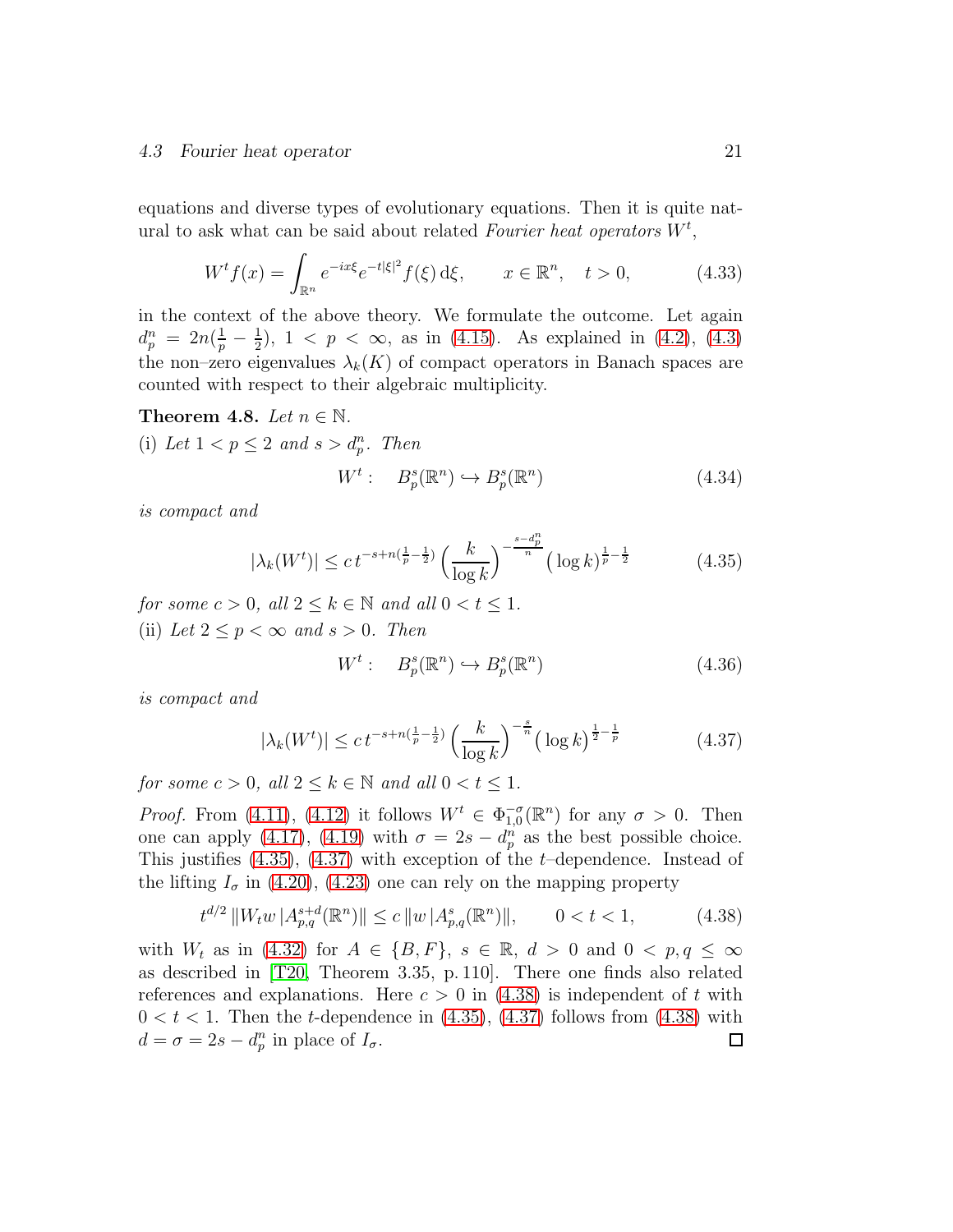Remark 4.9. One can extend the above theorem to the fractional Fourier heat operator  $W^t_{\alpha}$ ,

$$
W_{\alpha}^t f(x) = \int_{\mathbb{R}^n} e^{-ix\xi} e^{-t|\xi|^{2\alpha}} f(\xi) d\xi, \qquad x \in \mathbb{R}^n, \quad \alpha > 0,
$$
 (4.39)

based on the fractional counterparts of  $(4.32)$ ,  $(4.38)$ . But we do not go into the details.

# References

- <span id="page-21-2"></span>[Bou88] G. Bourdaud. Une alg`ebre maximale d'op´erateurs pseudo– differentiels. Comm. PDE 13 (1988), 1059–1083. [13]
- <span id="page-21-6"></span>[Carl81] B. Carl. Entropy numbers, s–numbers and eigenvalue problems. J. Funct. Anal. 41 (1981), 290–306. [17]
- <span id="page-21-7"></span>[CaT80] B. Carl, H. Triebel. Inequalities between eigenvalues, entropy numbers, and related quantities of compact operators in Banach spaces. Math. Ann. 251 (1980), 129–133. [17]
- <span id="page-21-5"></span>[ET96] D.E. Edmunds, H. Triebel. Function spaces, entropy numbers, differential operators. Cambridge Univ. Press, Cambridge, 1996. [16, 17]
- <span id="page-21-1"></span>[FrJ90] M. Frazier, B. Jawerth. A discrete transform and decompositions of distribution spaces. J. Funct. Anal. 93 (1990), 34–170. [12, 14]
- <span id="page-21-3"></span>[GrT99] L. Grafakos, R.H. Torres. Pseudodifferential operators with homogeneous symbols. Michigan Math. J. 46 (1999), 261–269. [14]
- <span id="page-21-8"></span>[HT08] D.D. Haroske, H. Triebel. Distributions, Sobolev spaces, elliptic differential operators. European Math. Soc. Publishing House, Zürich, 2008. [17]
- <span id="page-21-4"></span>[HaT21] D.D. Haroske, H. Triebel. Morrey smoothness spaces: A new approach. Submitted, [arXiv:2110.10609](http://arxiv.org/abs/2110.10609) (2021). [15]
- <span id="page-21-0"></span>[Hor85] L. Hörmander. The analysis of linear partial differential operators III. Springer, Berlin, 1985. [8, 9]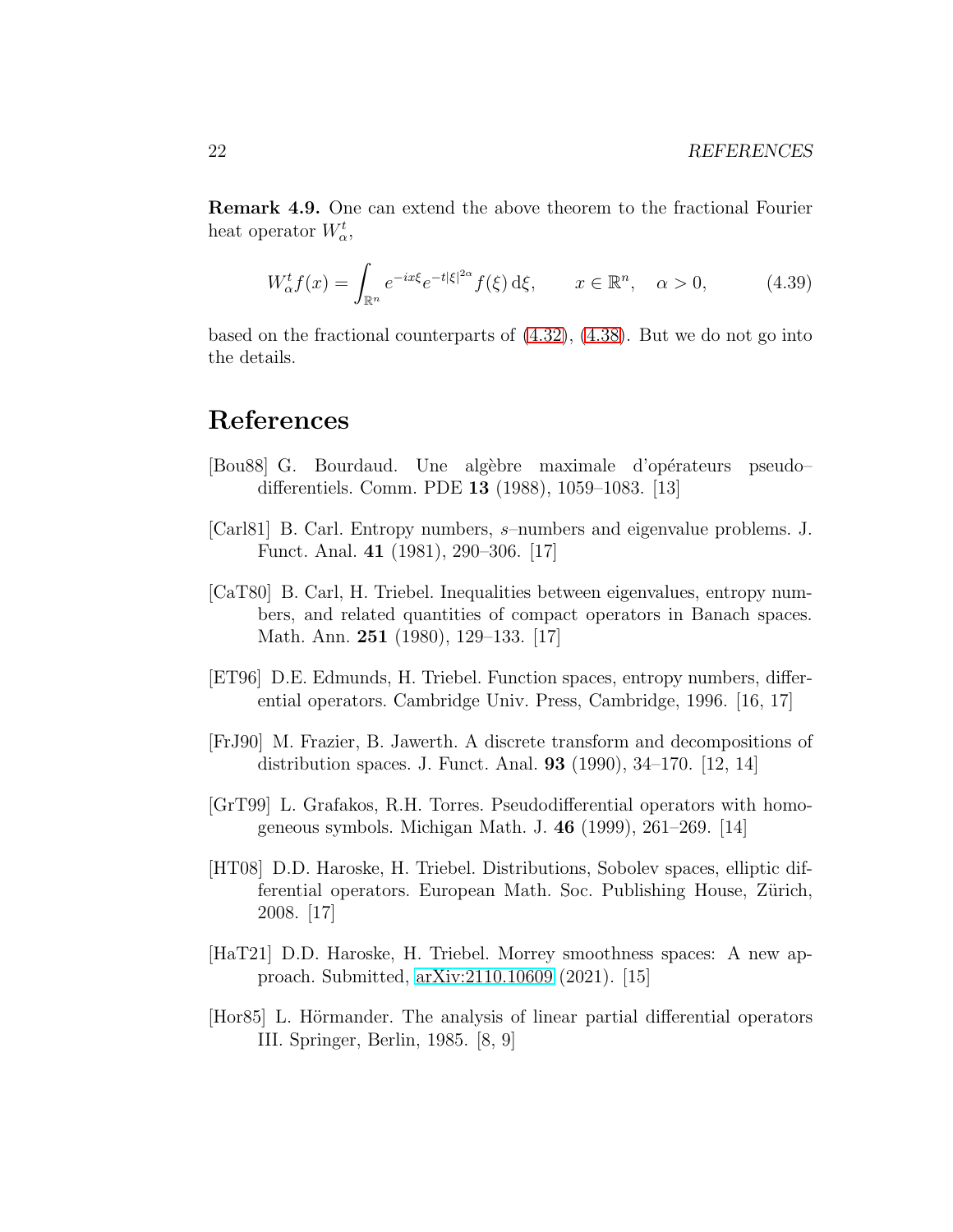- <span id="page-22-8"></span>[Hor88] L. Hörmander. Pseudo–differential operators of type 1,1. Comm. PDE 13 (1988), 1085–1111. [13]
- <span id="page-22-9"></span>[Hor89] L. Hörmander. Continuity of pseudo–differential operators of type 1,1. Comm. PDE 14 (1989), 231–243. [13]
- <span id="page-22-5"></span>[Pai83] L. Päivärinta. Pseudo differential operators in Hardy–Triebel spaces. Z. Anal. Anwendungen 2 (1983), 235–242. [13]
- <span id="page-22-7"></span>[Run85] T. Runst. Pseudo–differential operators of the "exotic" class  $S_{1,1}^0$  in spaces of Besov and Triebel–Lizorkin type. Ann. Global Anal. Geom. 3 (1985), 13–28. [13]
- <span id="page-22-4"></span>[RuS96] T. Runst, W. Sickel. Sobolev spaces of fractional order, Nemytskij operators, and nonlinear partial differential equations. W. de Gruyter, Berlin, 1996. [12]
- <span id="page-22-12"></span>[Sic12] W. Sickel. Smoothness spaces related to Morrey spaces. A survey. I. Eurasian Math. J. 3 (2012), 110–149. [15]
- <span id="page-22-3"></span>[Ste93] E.M. Stein. Harmonic analysis. Princeton Univ. Press, Princeton, 1993. [8, 13]
- <span id="page-22-2"></span>[Tay81] M.E. Taylor. Pseudodifferential operators. Princeton Univ. Press, Princeton, 1981. [7, 9]
- <span id="page-22-10"></span>[Tor90] R.H. Torres. Continuity properties of pseudodifferential operators of type 1,1. Comm. PDE 15 (1990), 1313–1328. [14]
- <span id="page-22-11"></span>[Tor91] R.H. Torres. Boundedness results for operators with singular kernels on distribution spaces. Memoires Amer. Math. Soc. 442. Amer. Math. Soc., Providence, R.I., USA, 1991. [14]
- <span id="page-22-0"></span>[T83] H. Triebel. Theory of function spaces. Birkh¨auser, Basel, 1983. [4, 12]
- <span id="page-22-6"></span>[T87] H. Triebel. Pseudo–differential operators in  $F_{pq}^s$ -spaces. Z. Anal. Anwend. 6 (1987), 143–150. [13]
- <span id="page-22-1"></span>[T92] H. Triebel. Theory of function spaces II. Birkh¨auser, Basel, 1992. [4, 13]